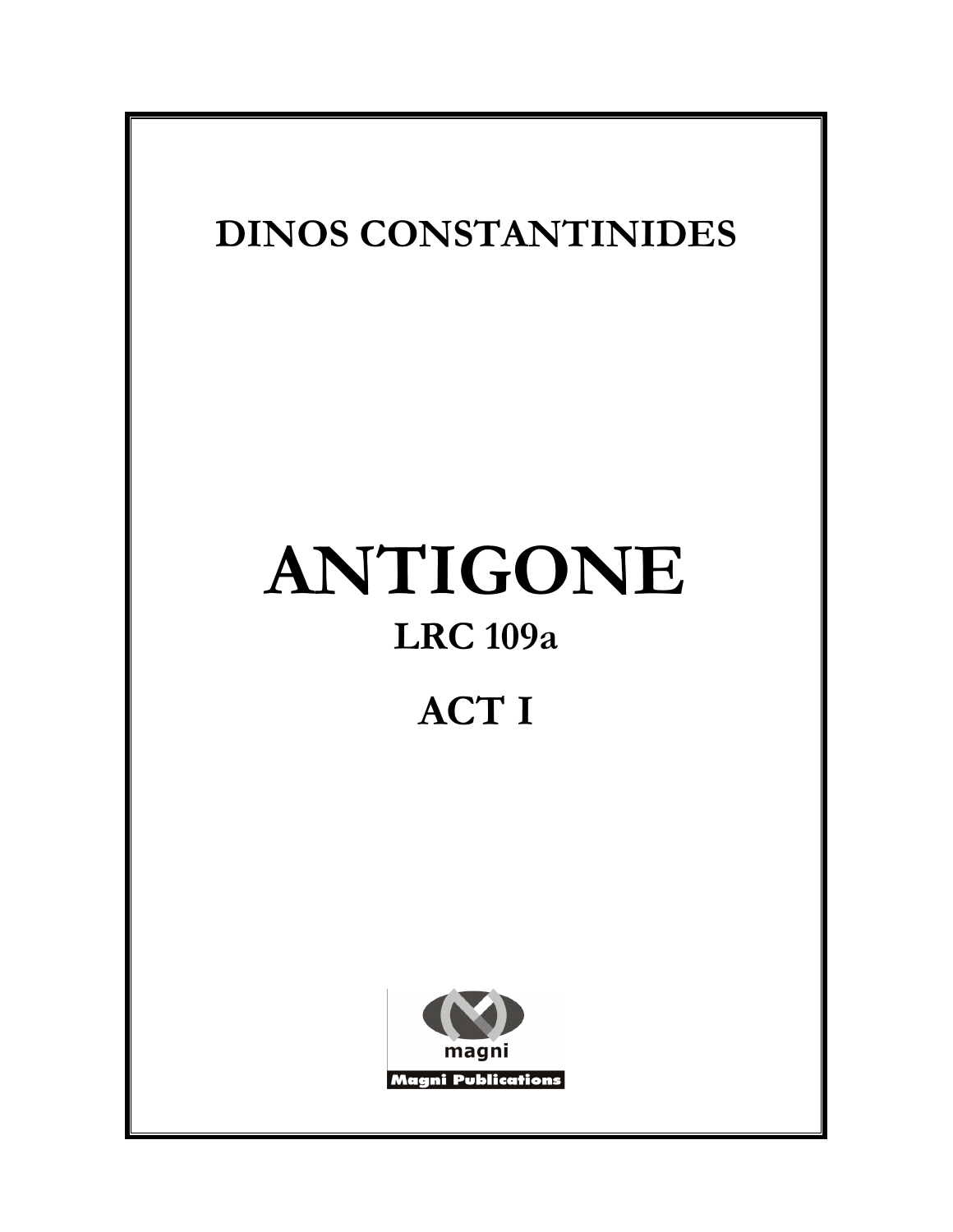## **DINOS CONSTANTINIDES**

## **ANTIGONE**

## **LRC 109a**

### Text: Sophocles

### Duration: appr. 2 hours and 12 minutes

The composer began work on his three-act opera Antigone, based on the play by Sophocles, twenty years ago and completed it in 1989. It was premiered in 1993 by the Baton Rouge Opera. The opera is performed in three acts and follows the original story closely. The first act offers background information on the fight to the death between Antigone's two brothers over the kingship of Thebes and Antigone's plan to bury her brother Polyneices.

The burial of her brother has been forbidden by the new king, her uncle Creon. The second act focuses on Antigone's confrontation with Creon and the conflict between Creon and his son, Haimon. The final act centers on Creon's realization that he has wronged Antigone and the tragic consequences of his rash actions. This selection is the opening scene of the completed opera, Antigone.

………

The music of Dinos Constantinides has been performed throughout the world. He is the recipient of many grants, commissions and awards, including first prize in the 1981 Brooklyn College International Chamber Opera Competition and the 1985 First Midwest Chamber Opera Conference. He also received the 1985 American New Music Consortium Distinguished Service Award, the 1989 Glen Award of l'Ensemble of New York, several Meet the Composer grants and numerous ASCAP Standard Awards. In the 1994 he was honored with a Distinguished Teacher White House Commission on Presidential Scholars.

………

The text of Antigone is the English version by Dudley Fitts and Robert Fitzgerald and is used by permission of Harcourt Brace Jovanovich, Inc.; copyright, 1939, by Harcourt Brace Jovanovich, Inc.; copyright, 1967, by Dudley Fitts and Robert Fitzgerald.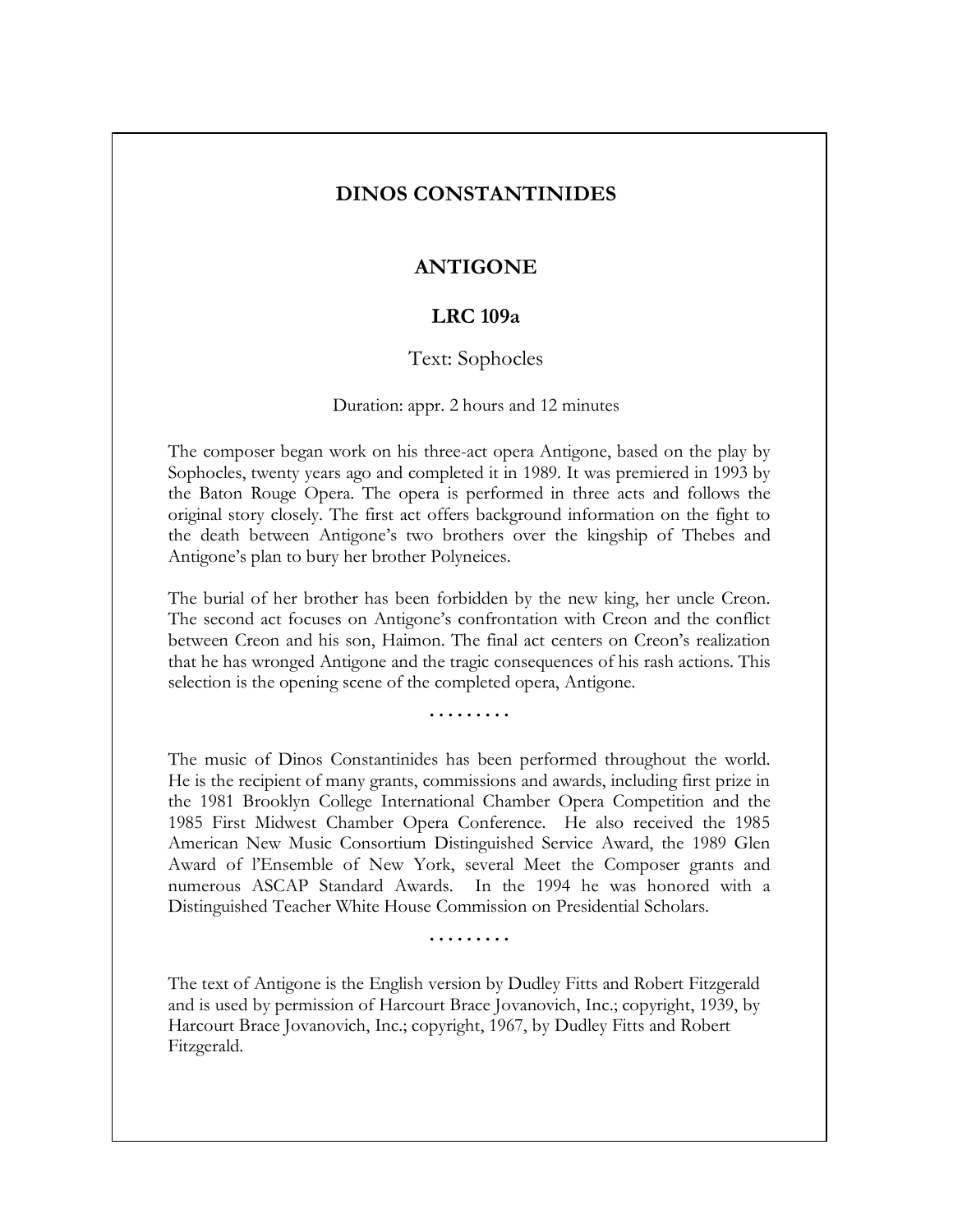# **1. Instrumentation:**

Flute Oboe Clarinet in Bb Bassoon Horn in F Trumpet in C Trombone Percussion: timpani, temple blocks, wood block, snare drum, triangle, suspended cymbal, cowbell, vibraphone, chimes (d and a) Strings

## **2. Soloists:**

Antigone (mezzo soprano) Ismene (soprano) Choragos (tenor) Male chorus (14 singers)

# **3. Explanation of symbols**

|                | <b>Entry Cue</b>                                                  |
|----------------|-------------------------------------------------------------------|
|                | Holding of note                                                   |
| Ŀ              | Continuous repetition of the figure<br>inside the repeat markings |
|                | Accelerando                                                       |
| $\mathbf n$    | Nothing                                                           |
| Prolonged line | Interrupt the sound at will                                       |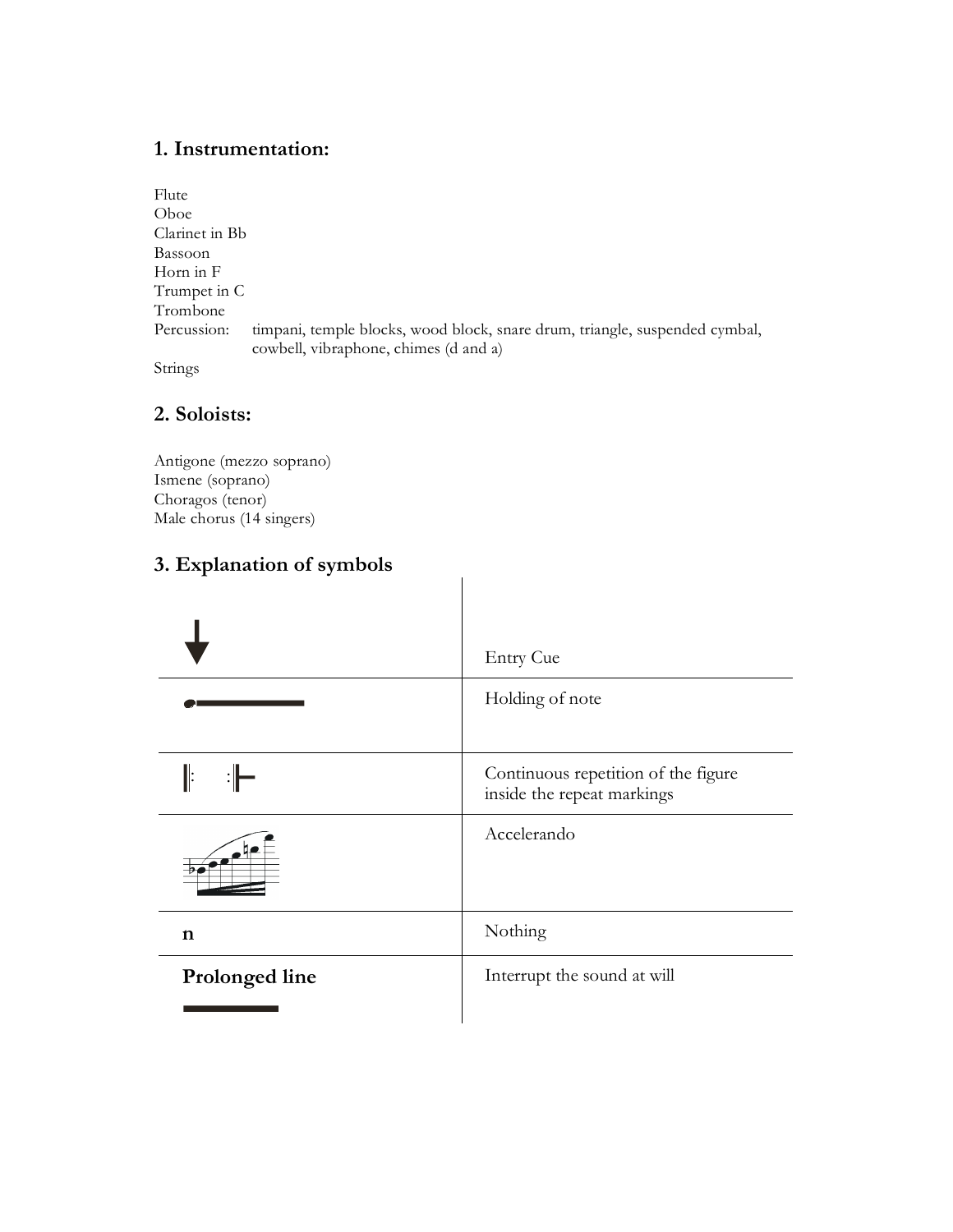





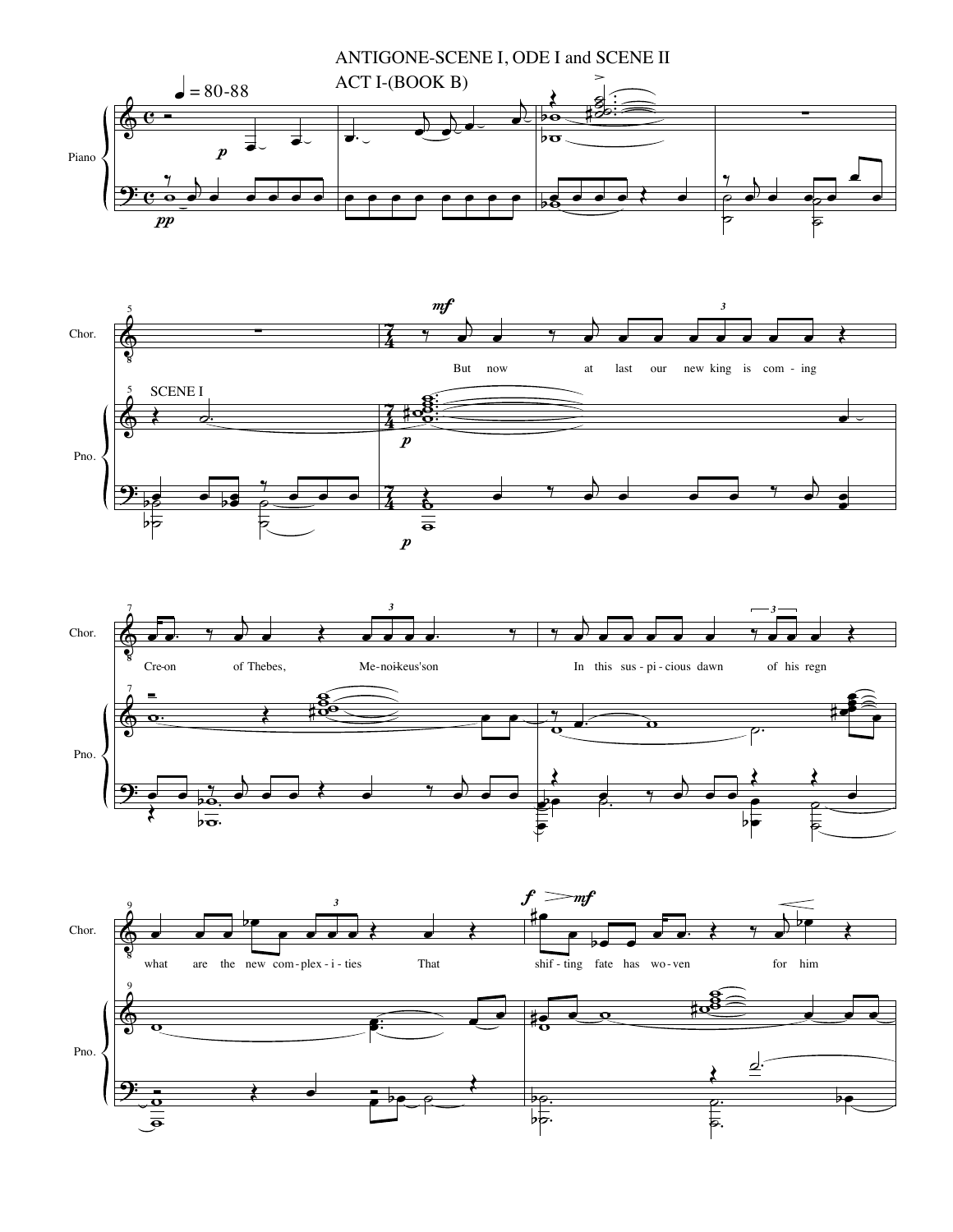

-2-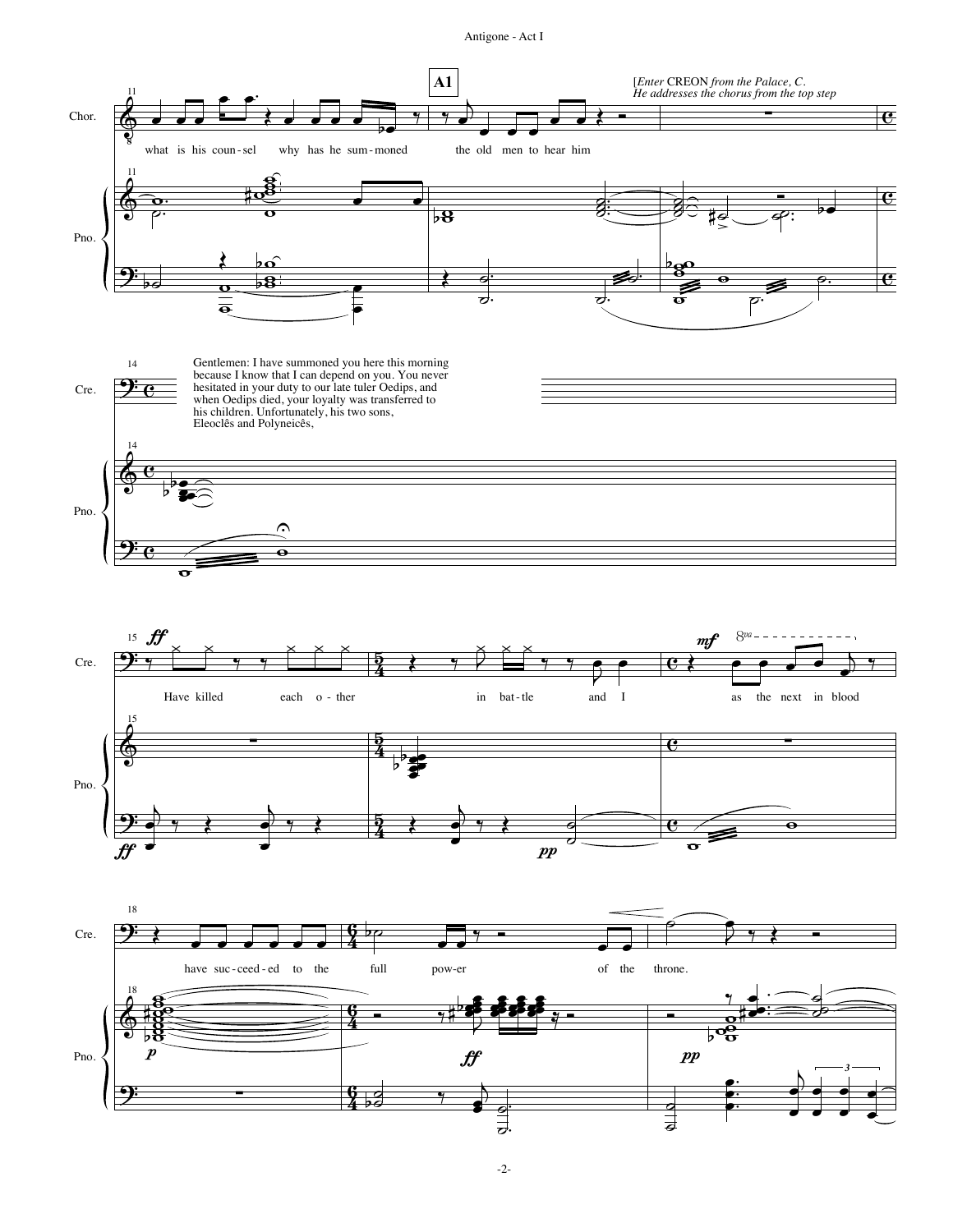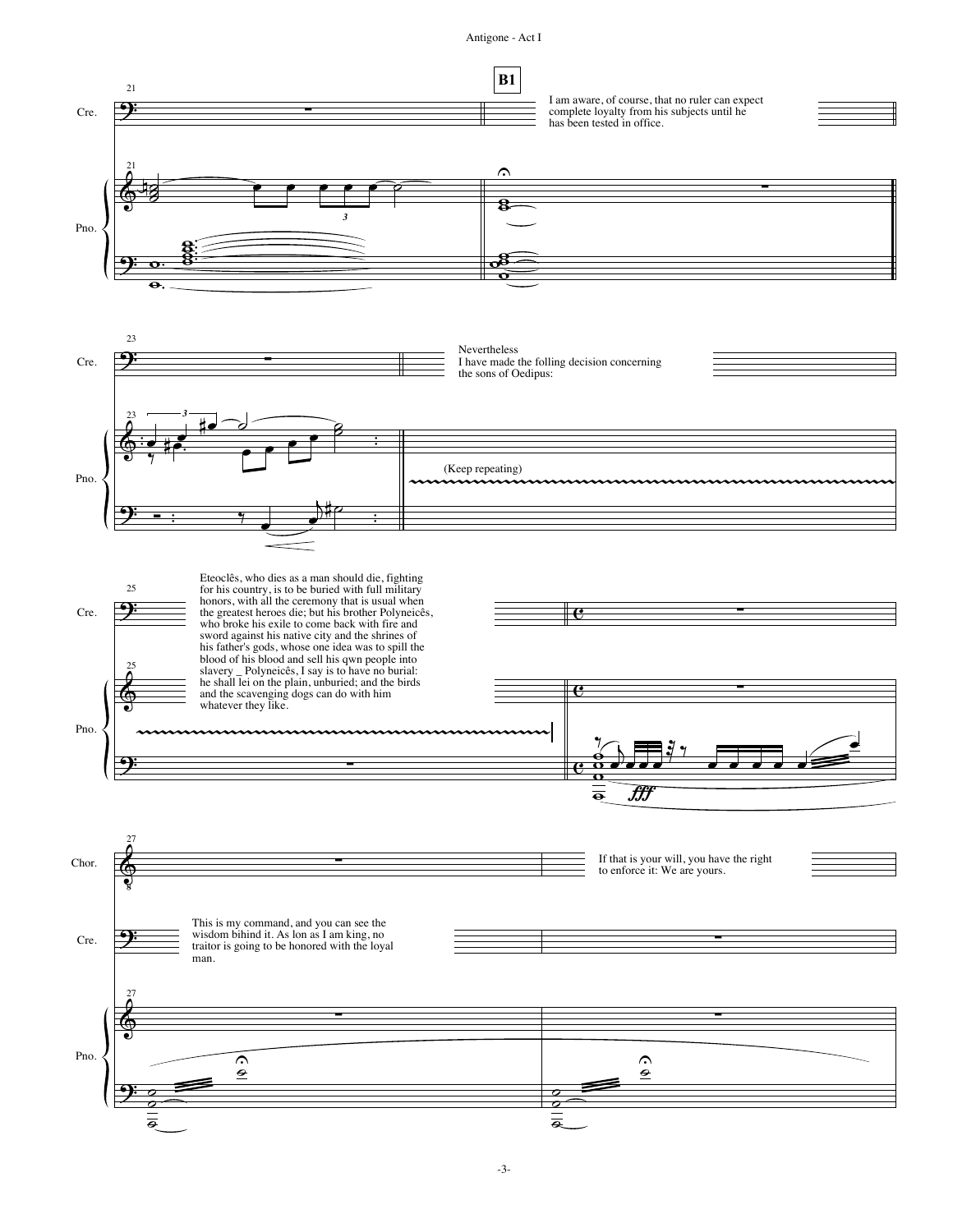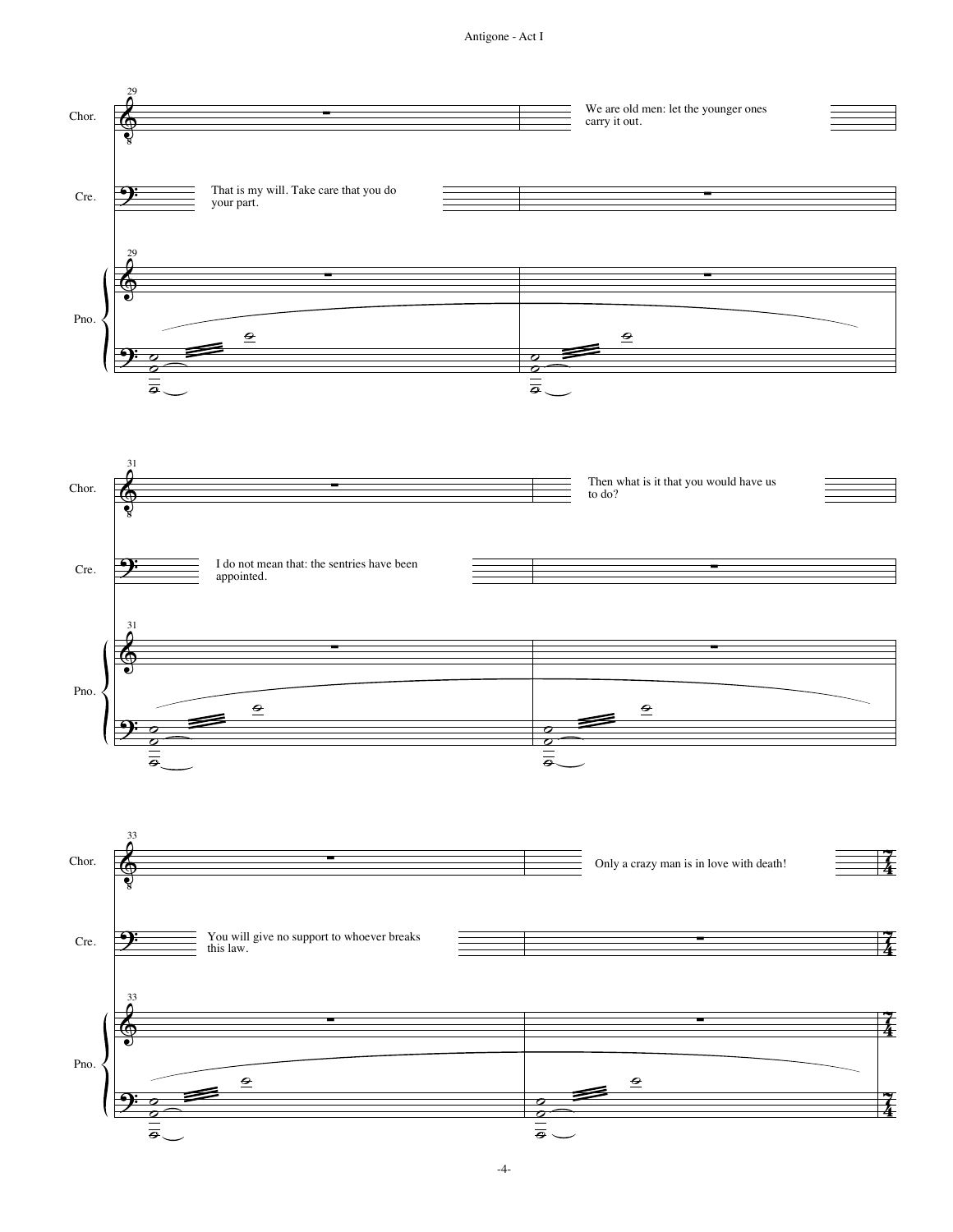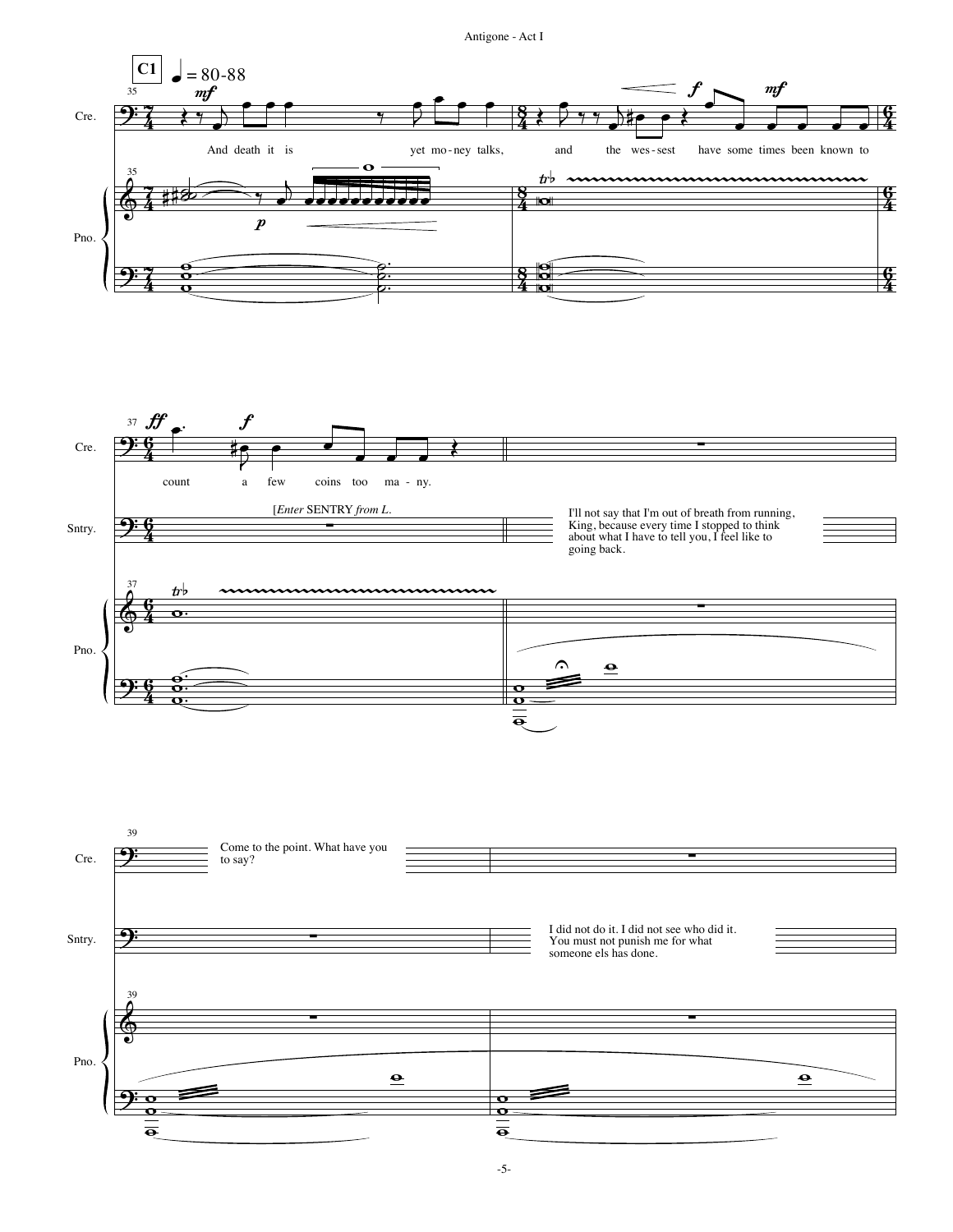



![](_page_8_Figure_3.jpeg)

 $-6-$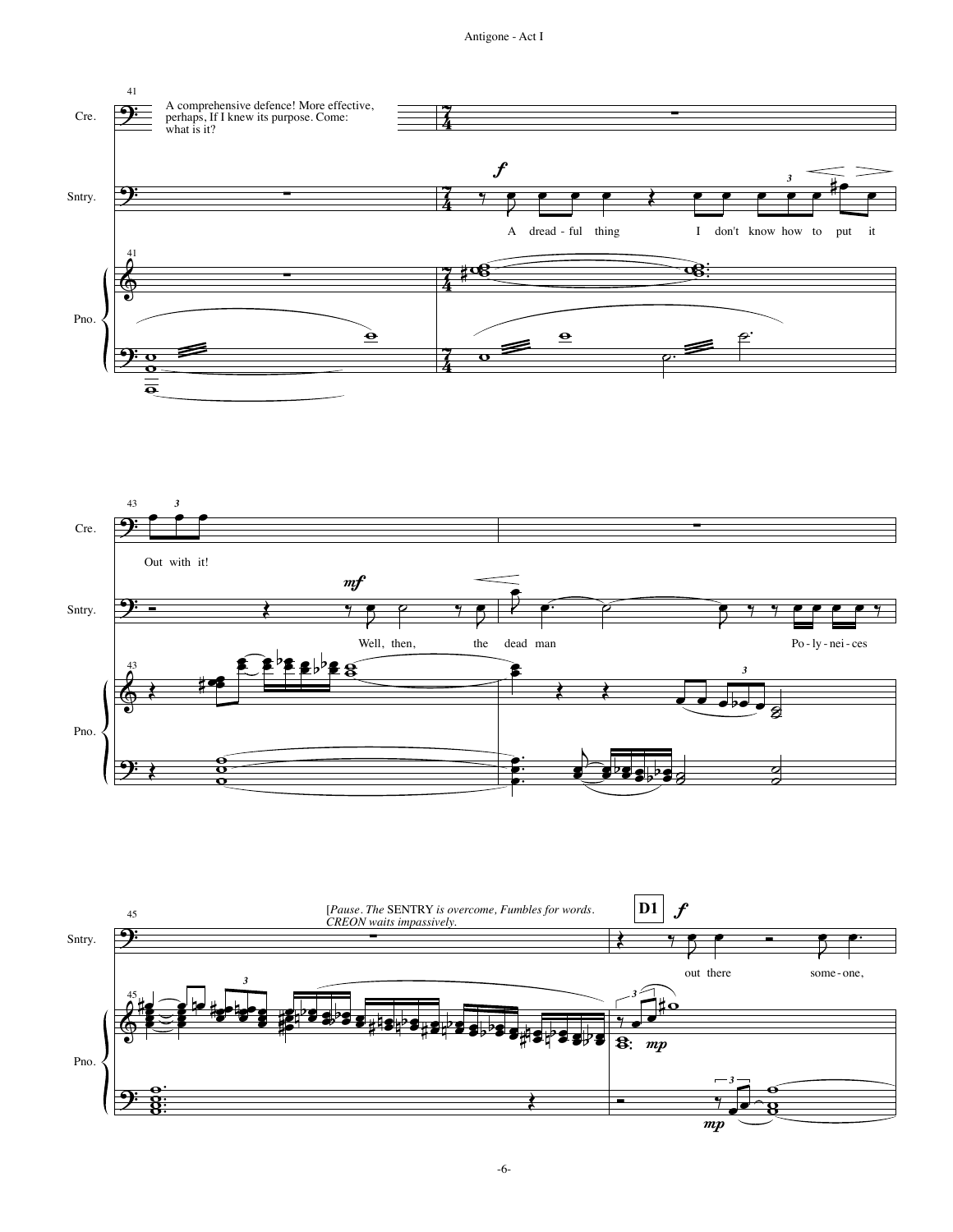![](_page_9_Figure_1.jpeg)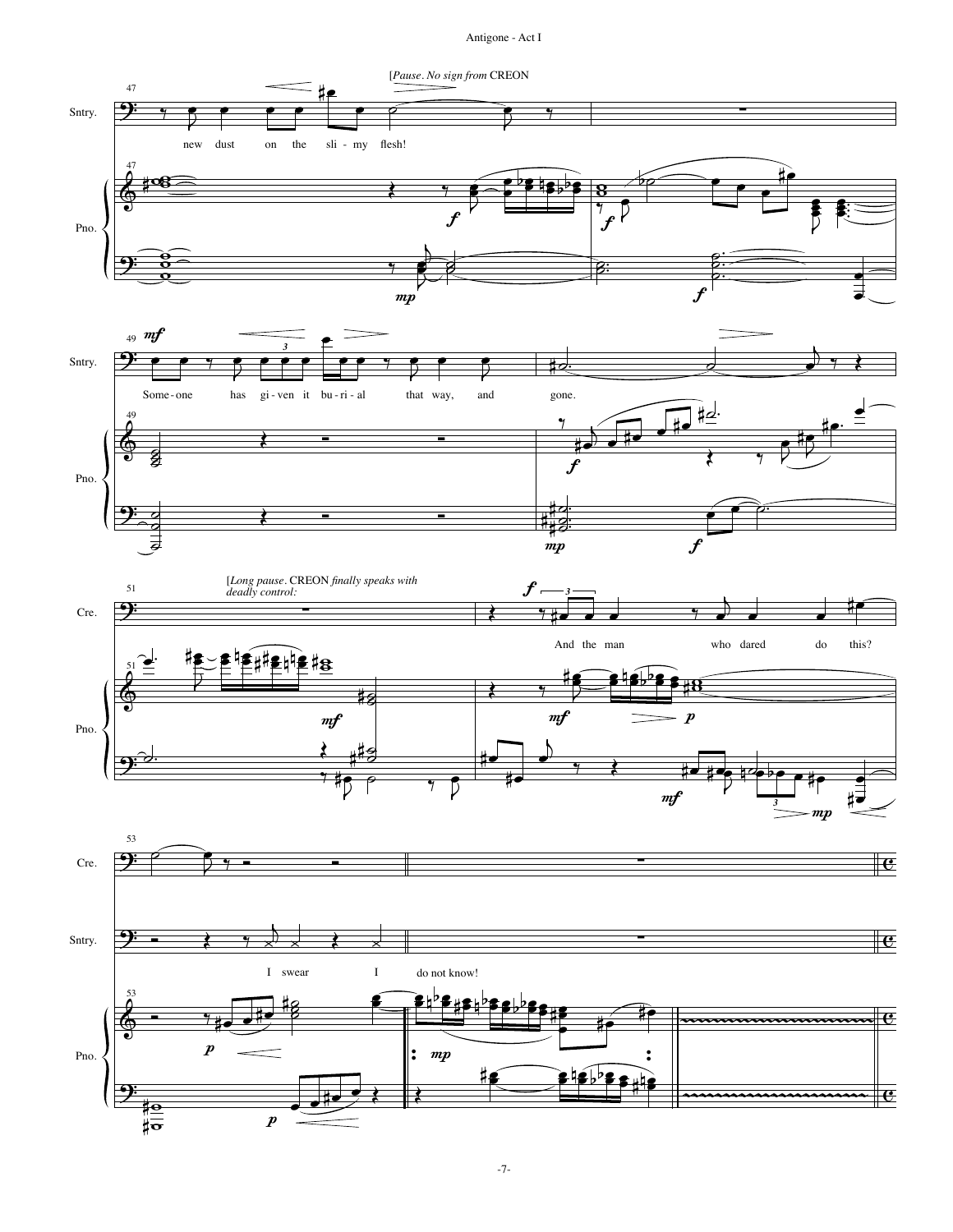![](_page_10_Figure_1.jpeg)

![](_page_10_Figure_2.jpeg)

![](_page_10_Figure_3.jpeg)

-8-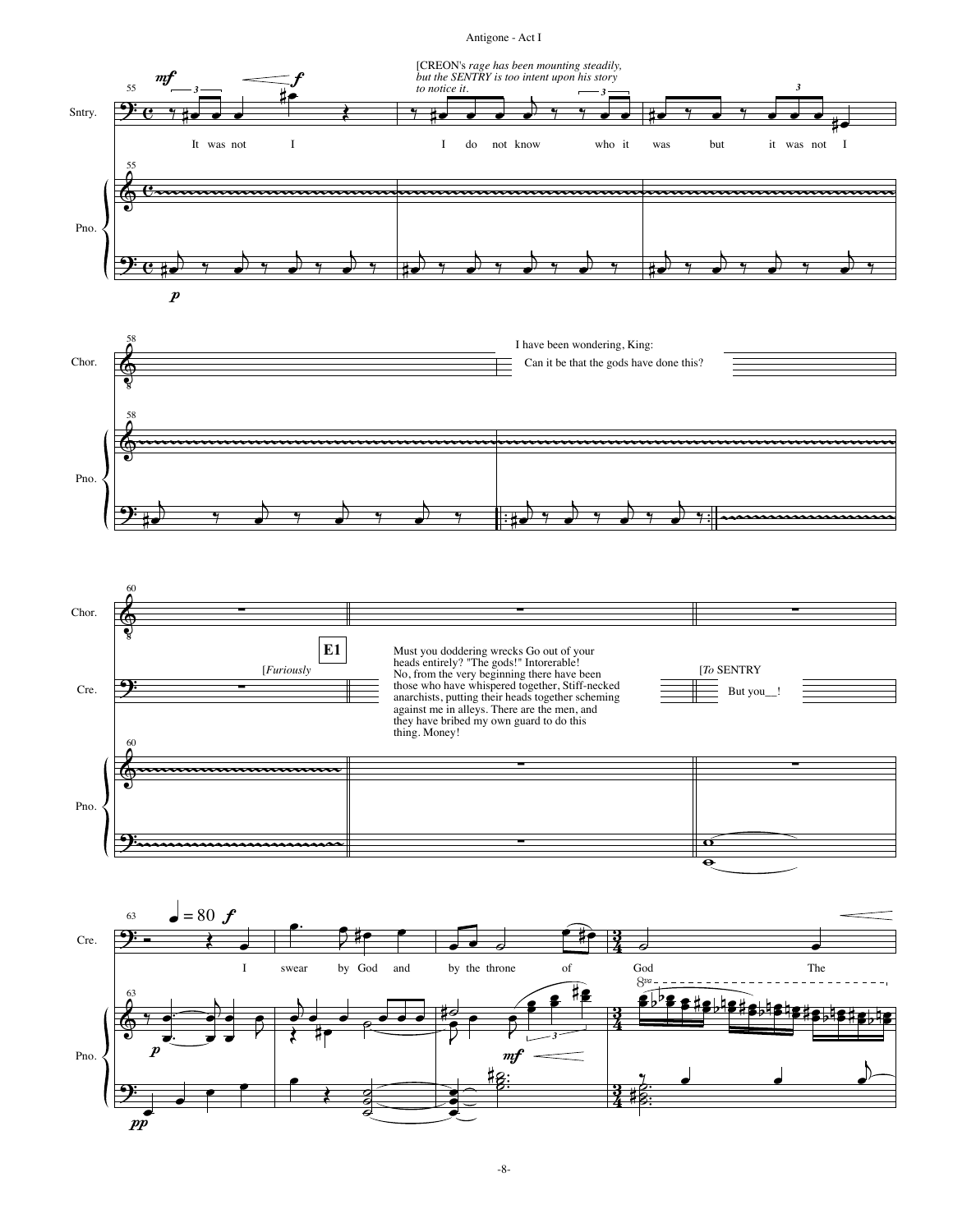![](_page_11_Figure_1.jpeg)

![](_page_11_Figure_2.jpeg)

![](_page_11_Figure_3.jpeg)

![](_page_11_Figure_4.jpeg)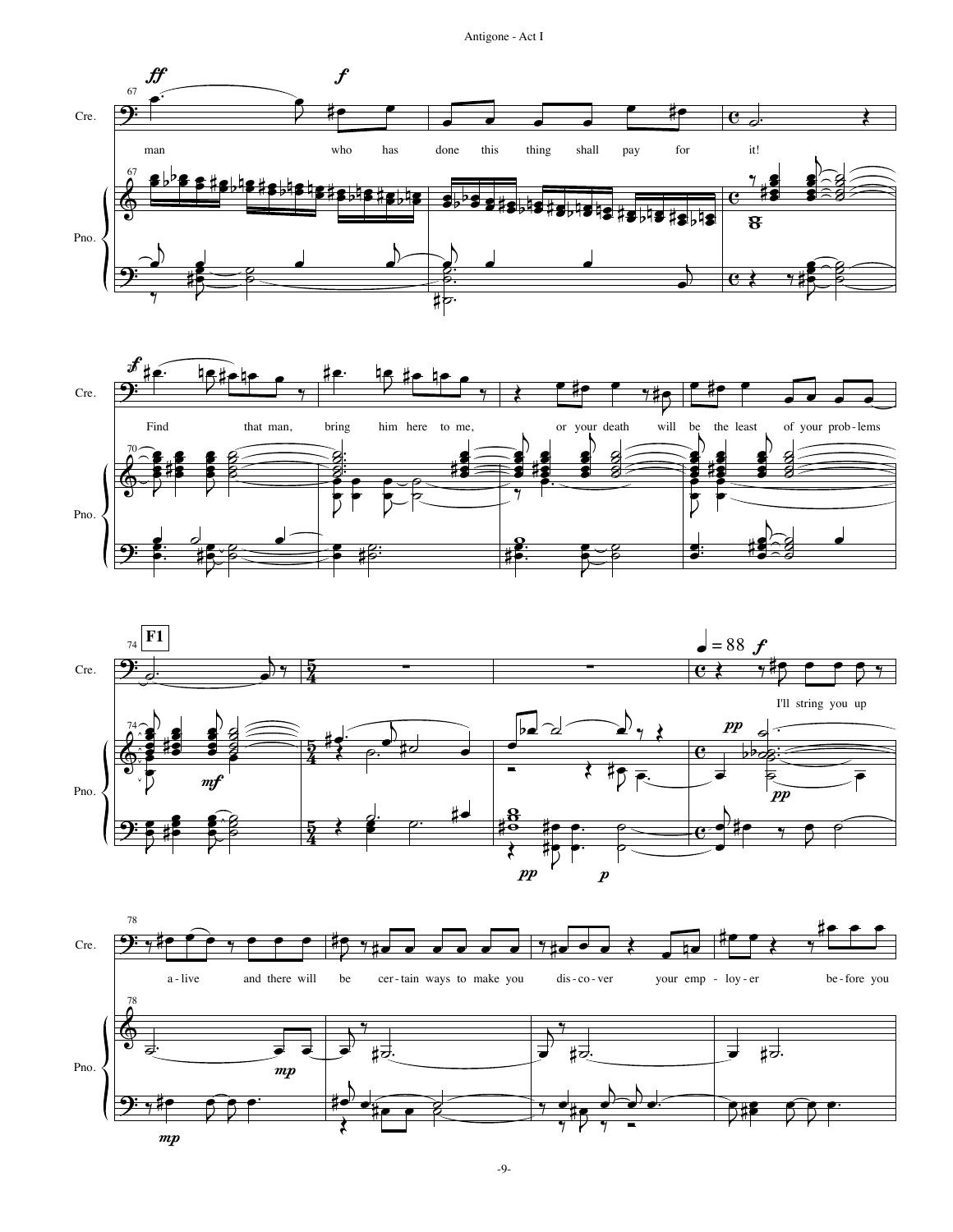![](_page_12_Figure_1.jpeg)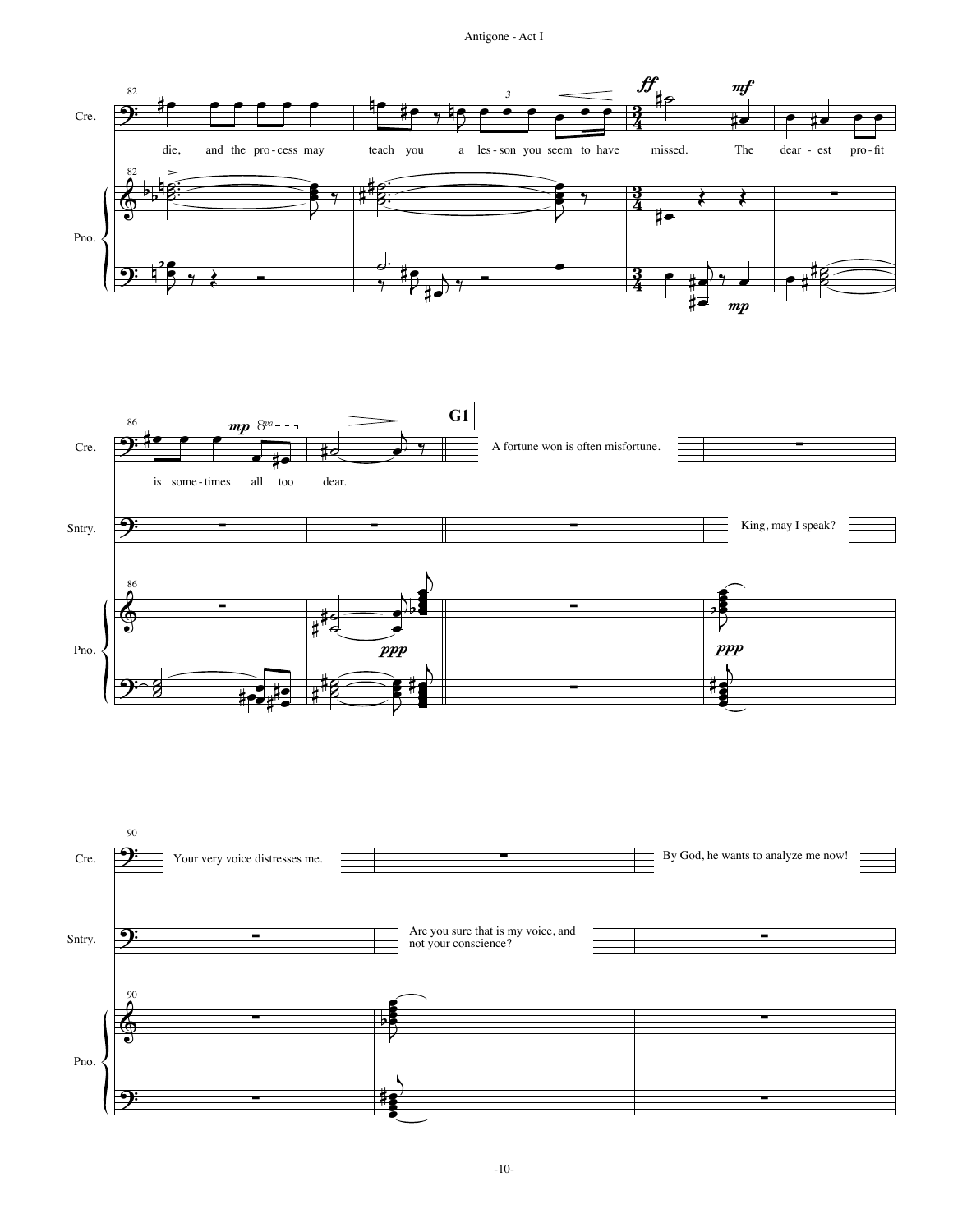![](_page_13_Figure_1.jpeg)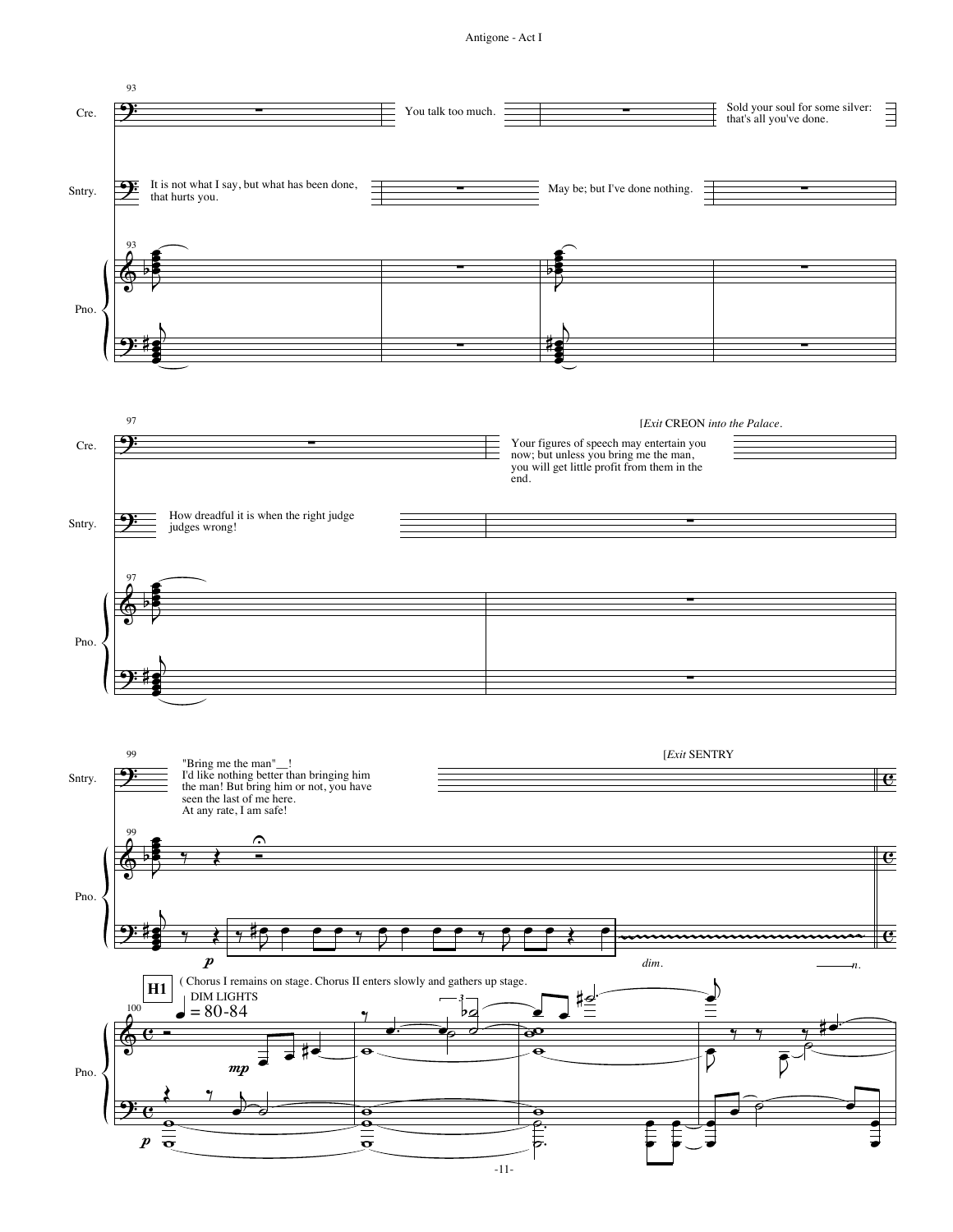![](_page_14_Figure_1.jpeg)

![](_page_14_Figure_2.jpeg)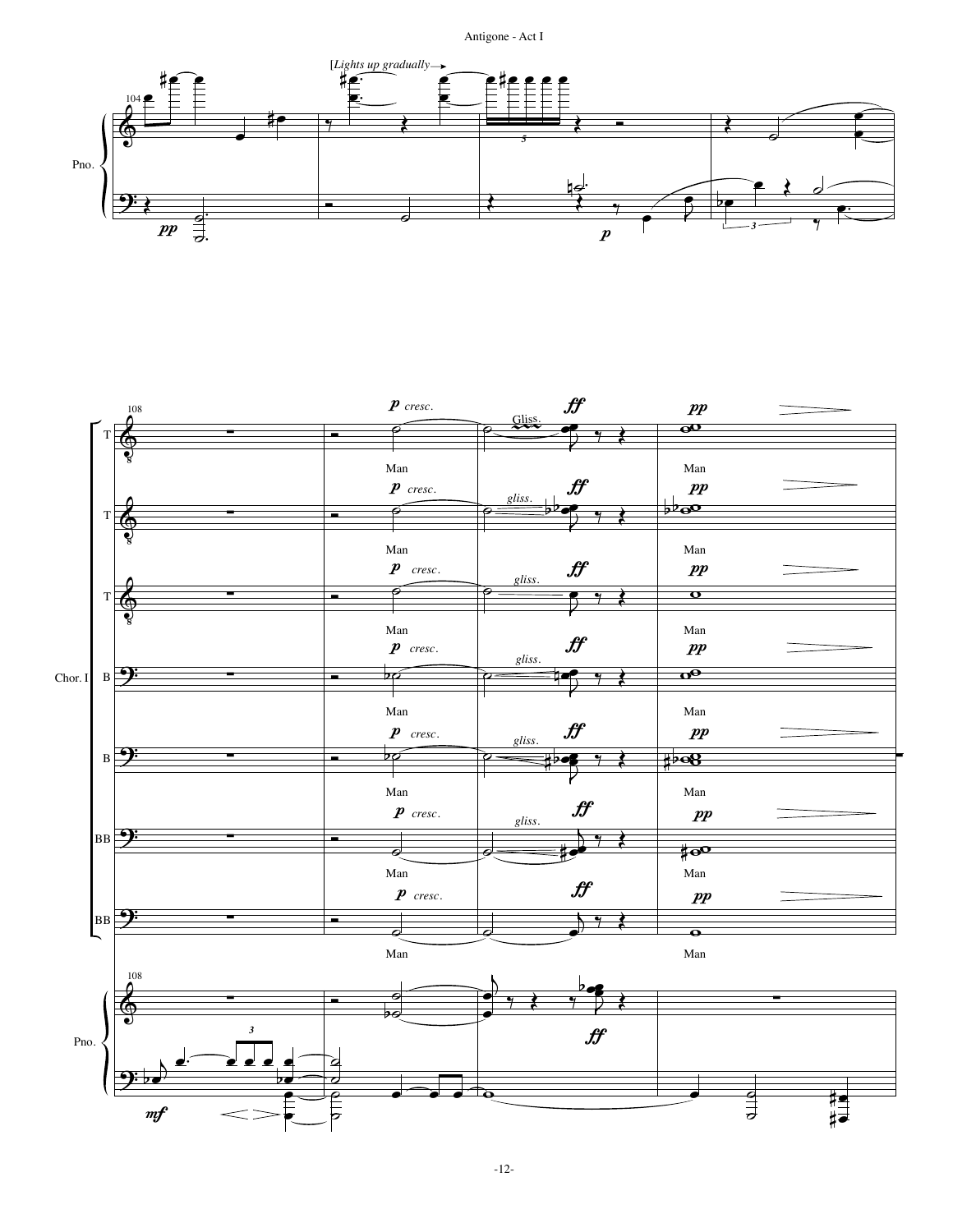![](_page_15_Figure_1.jpeg)

![](_page_15_Figure_2.jpeg)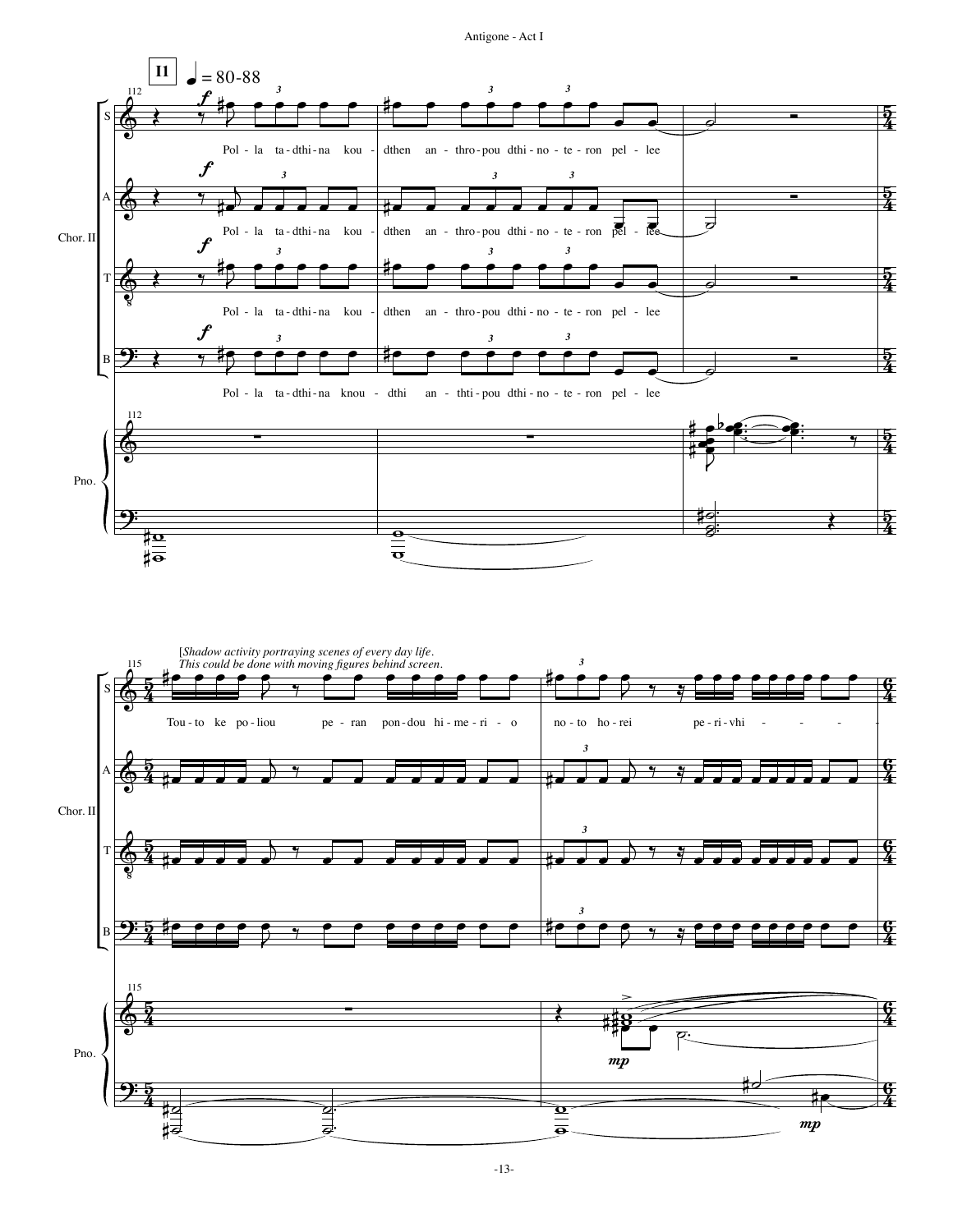![](_page_16_Figure_1.jpeg)

![](_page_16_Figure_2.jpeg)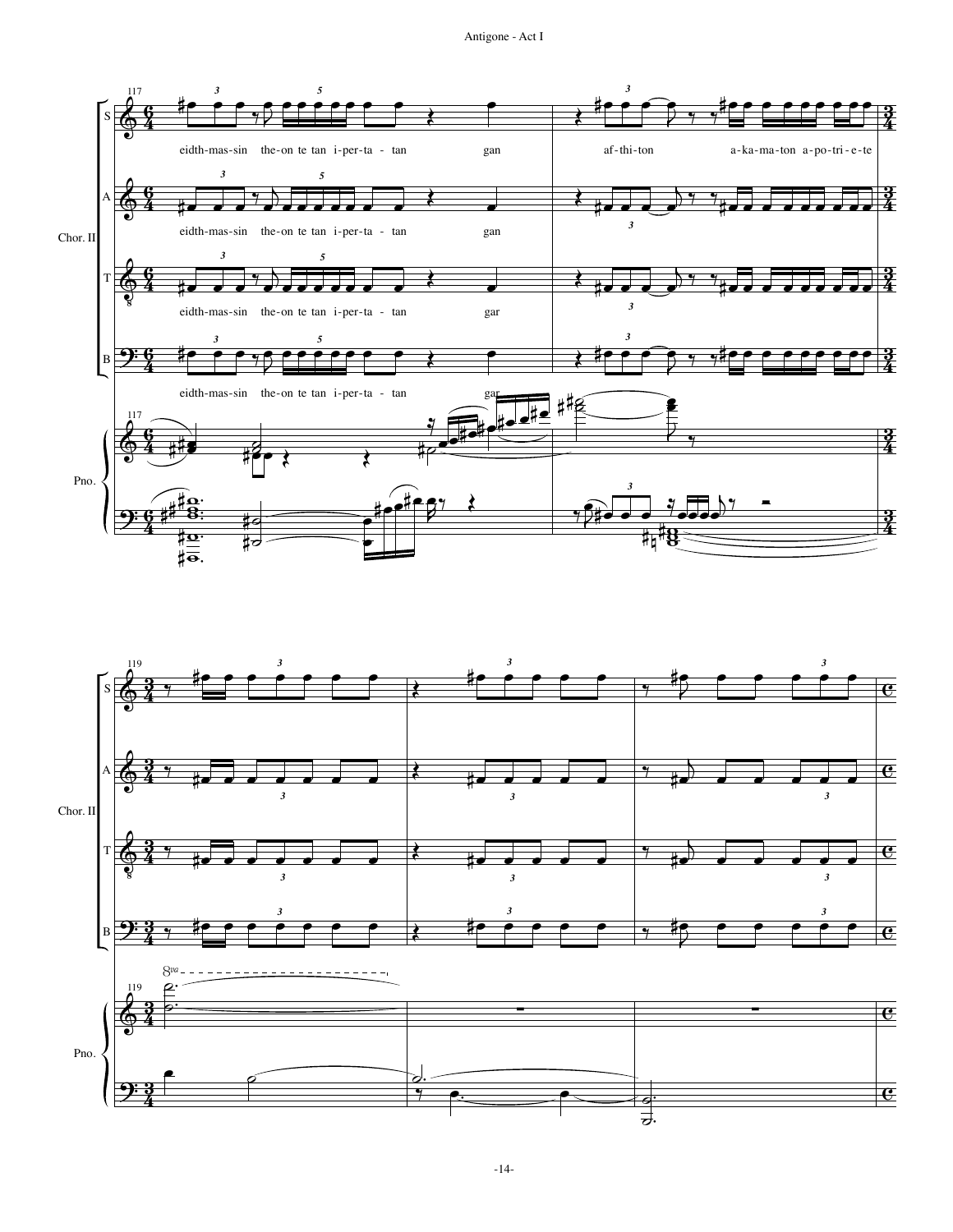![](_page_17_Figure_1.jpeg)

![](_page_17_Figure_2.jpeg)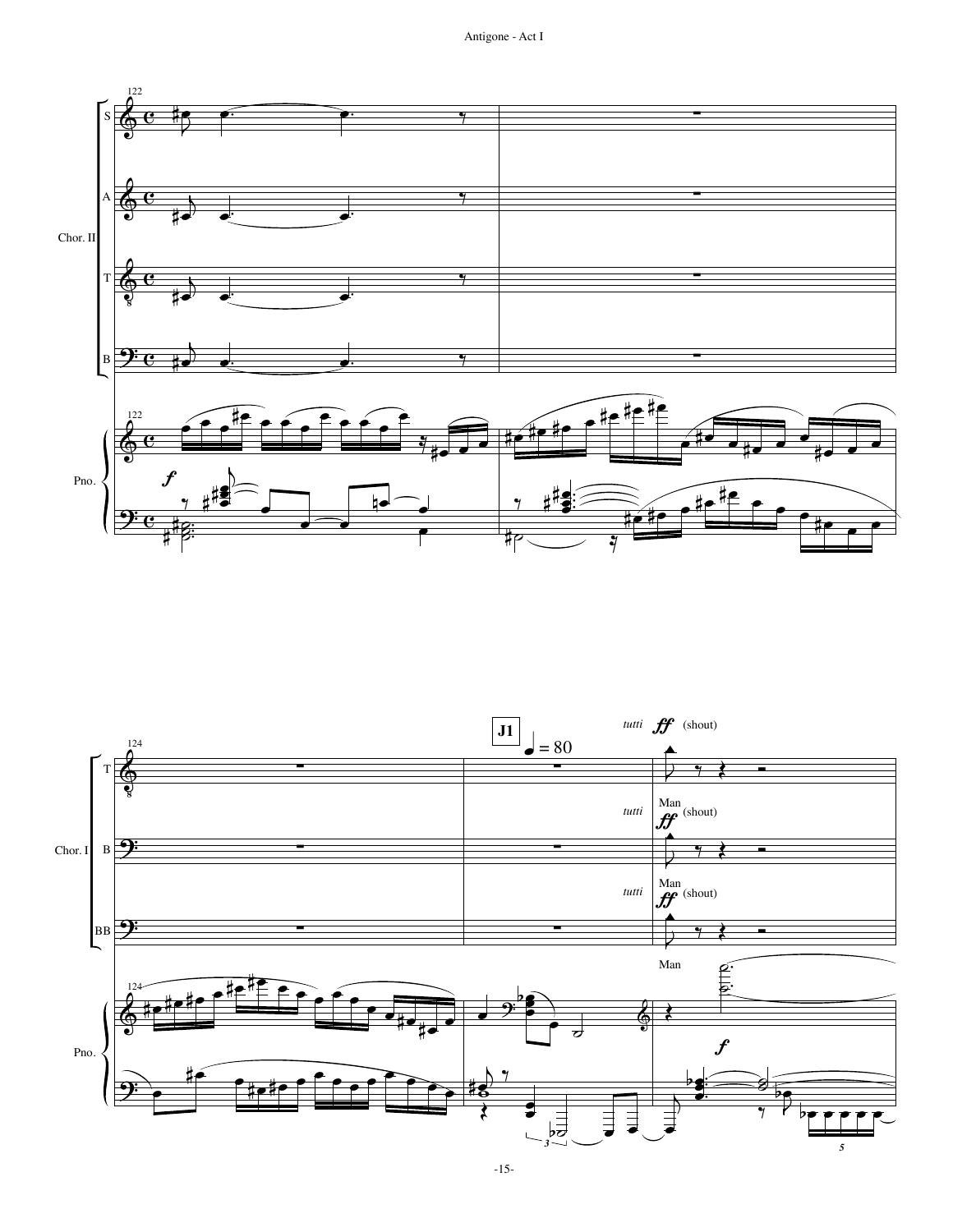![](_page_18_Figure_1.jpeg)

![](_page_18_Figure_2.jpeg)

![](_page_18_Figure_3.jpeg)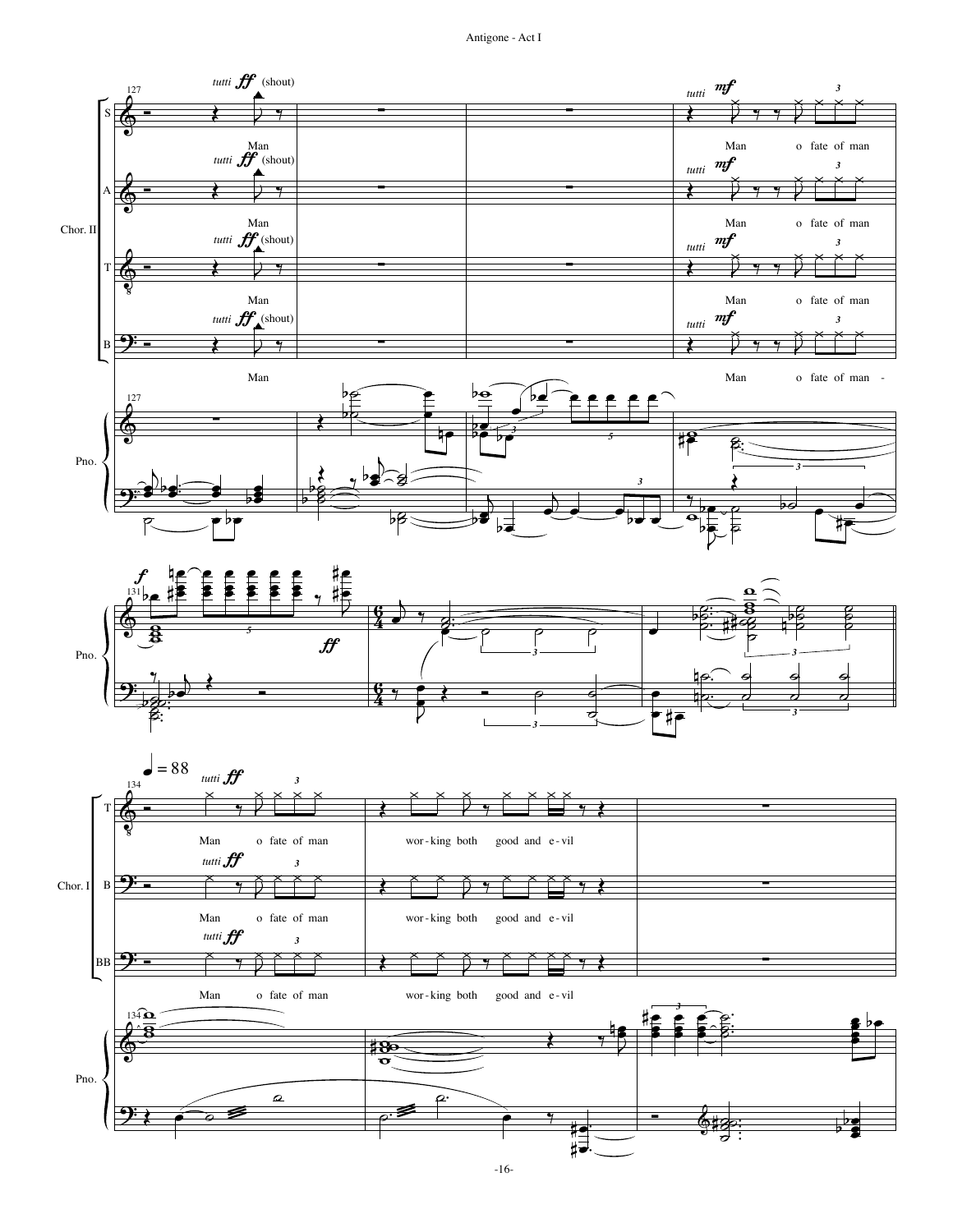![](_page_19_Figure_1.jpeg)

![](_page_19_Figure_2.jpeg)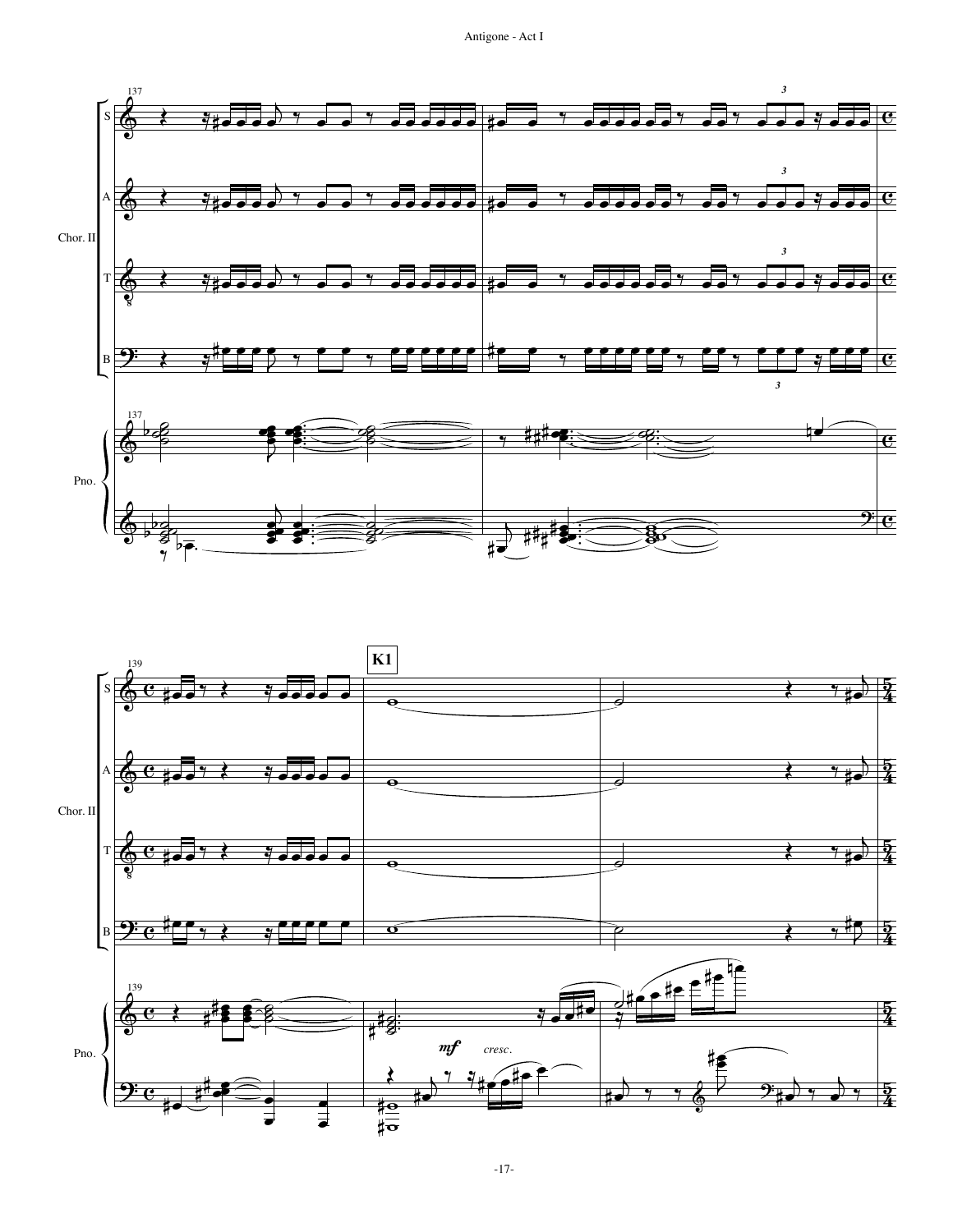![](_page_20_Figure_1.jpeg)

![](_page_20_Figure_2.jpeg)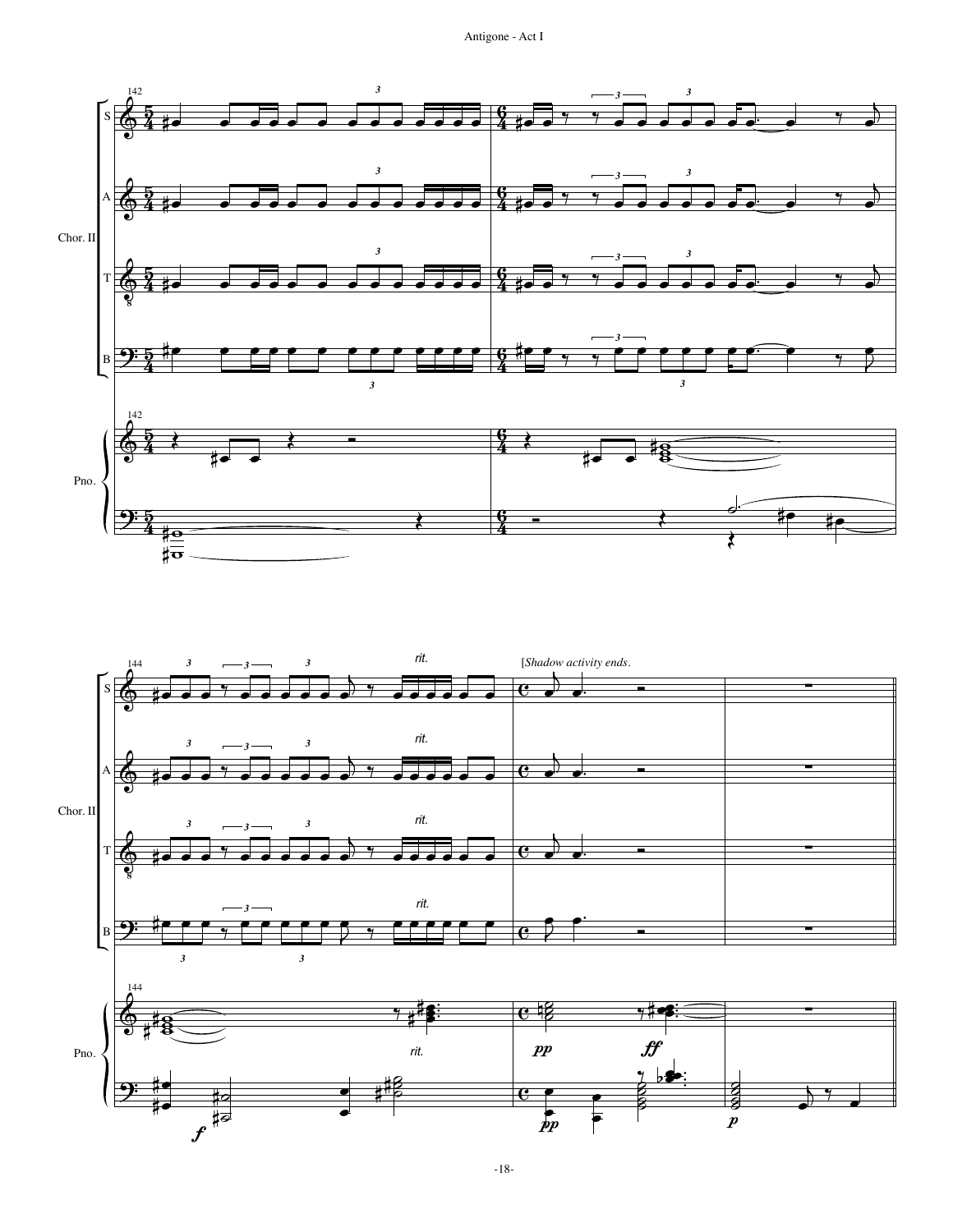![](_page_21_Figure_1.jpeg)

![](_page_21_Figure_2.jpeg)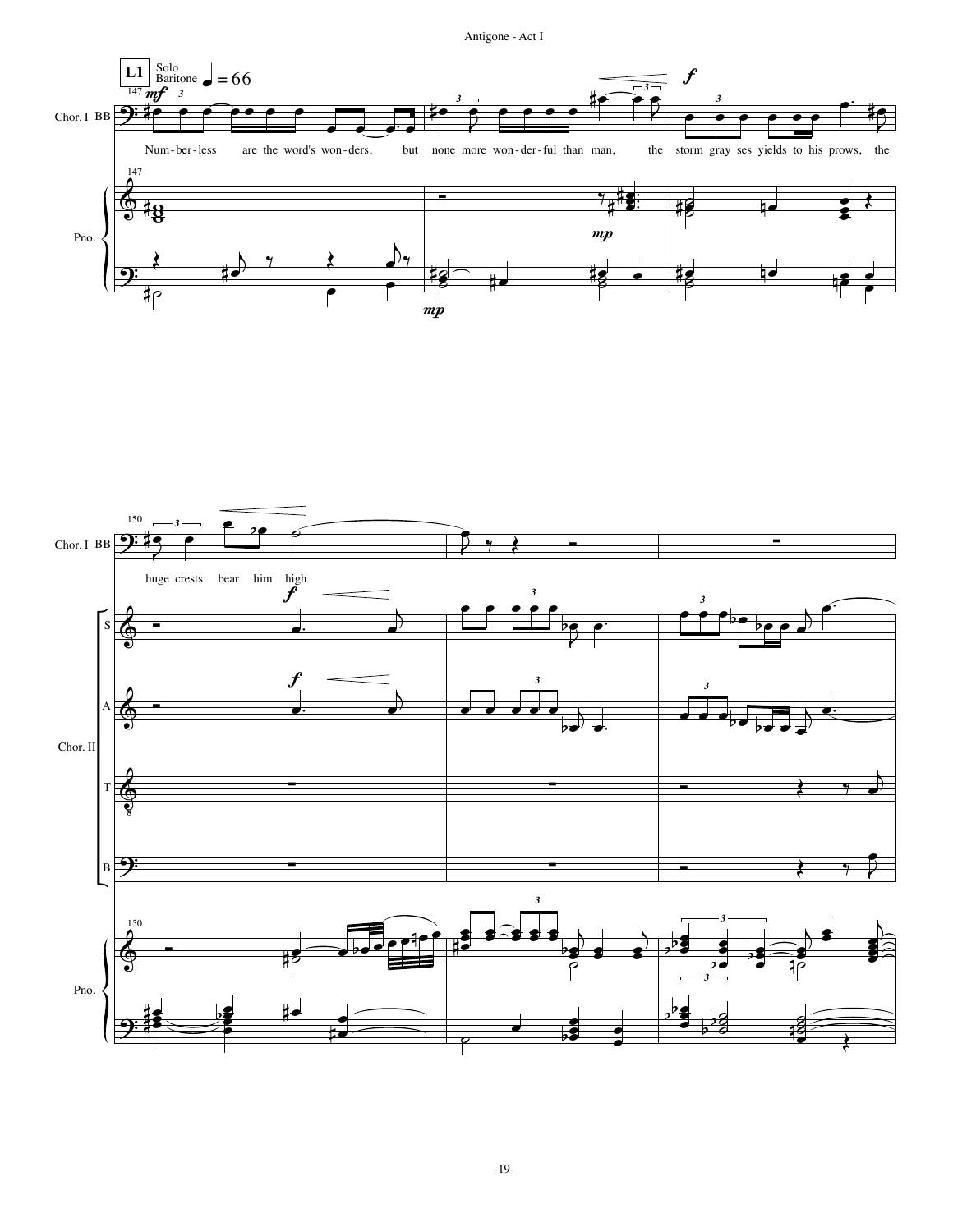![](_page_22_Figure_1.jpeg)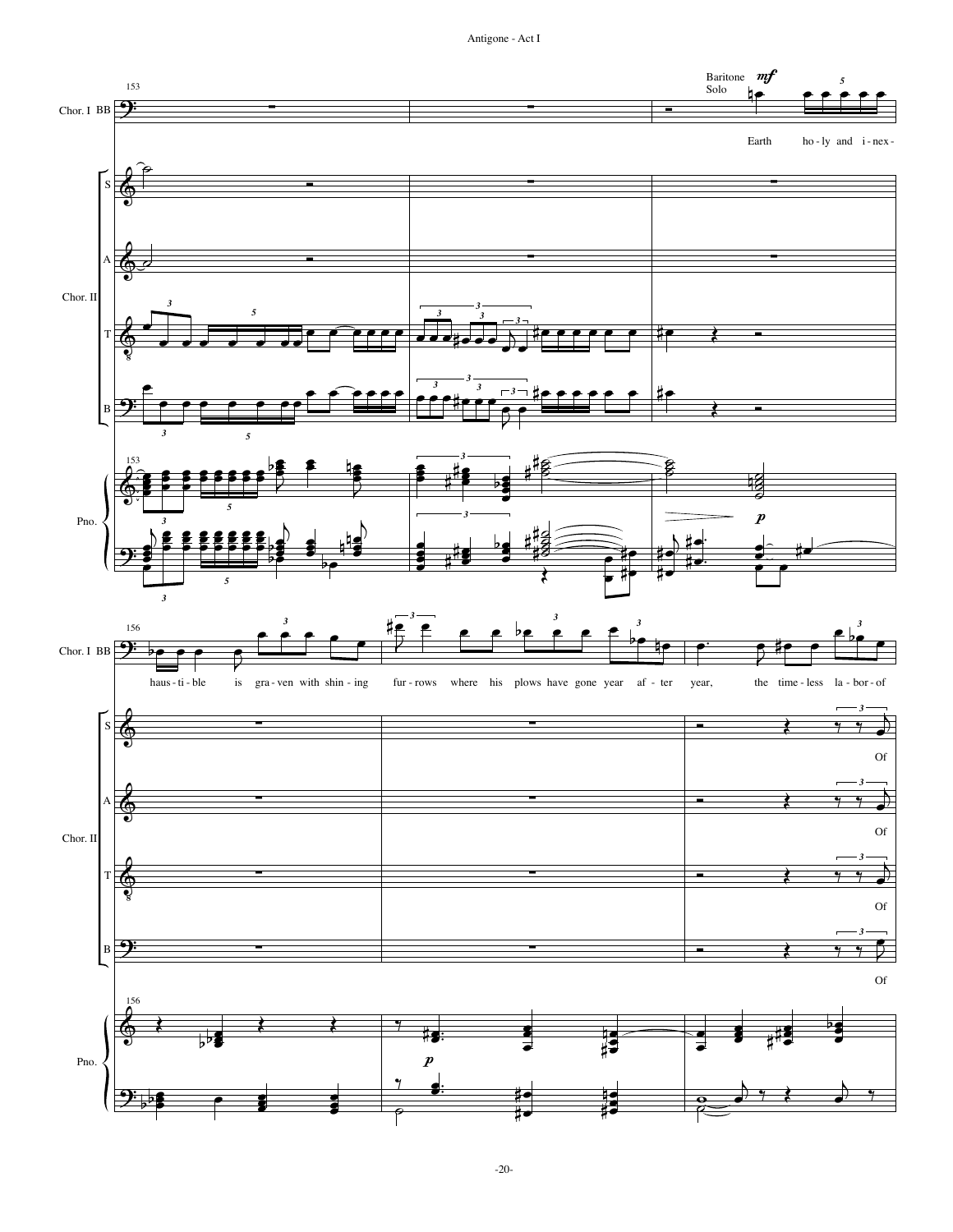![](_page_23_Figure_1.jpeg)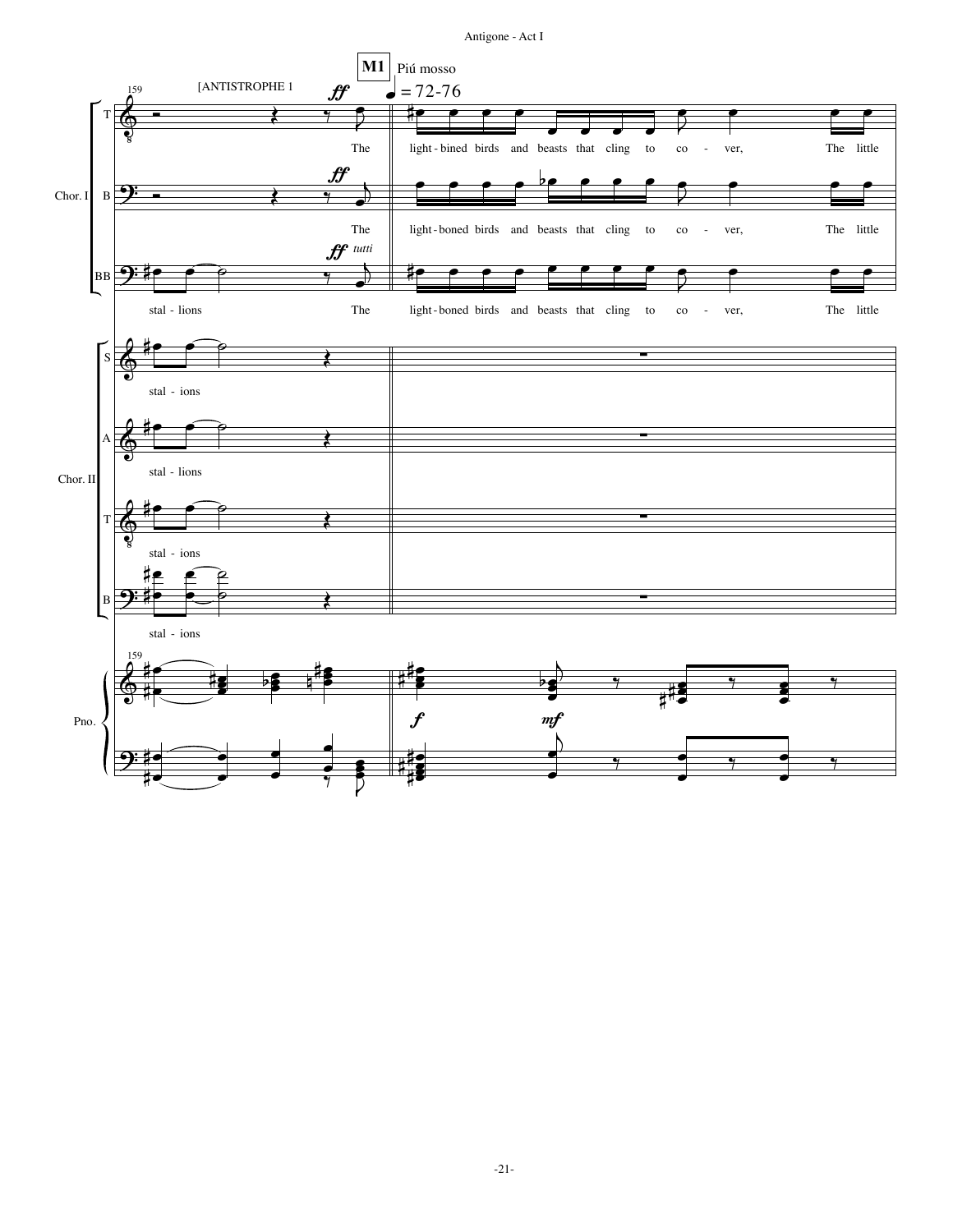![](_page_24_Figure_1.jpeg)

![](_page_24_Figure_2.jpeg)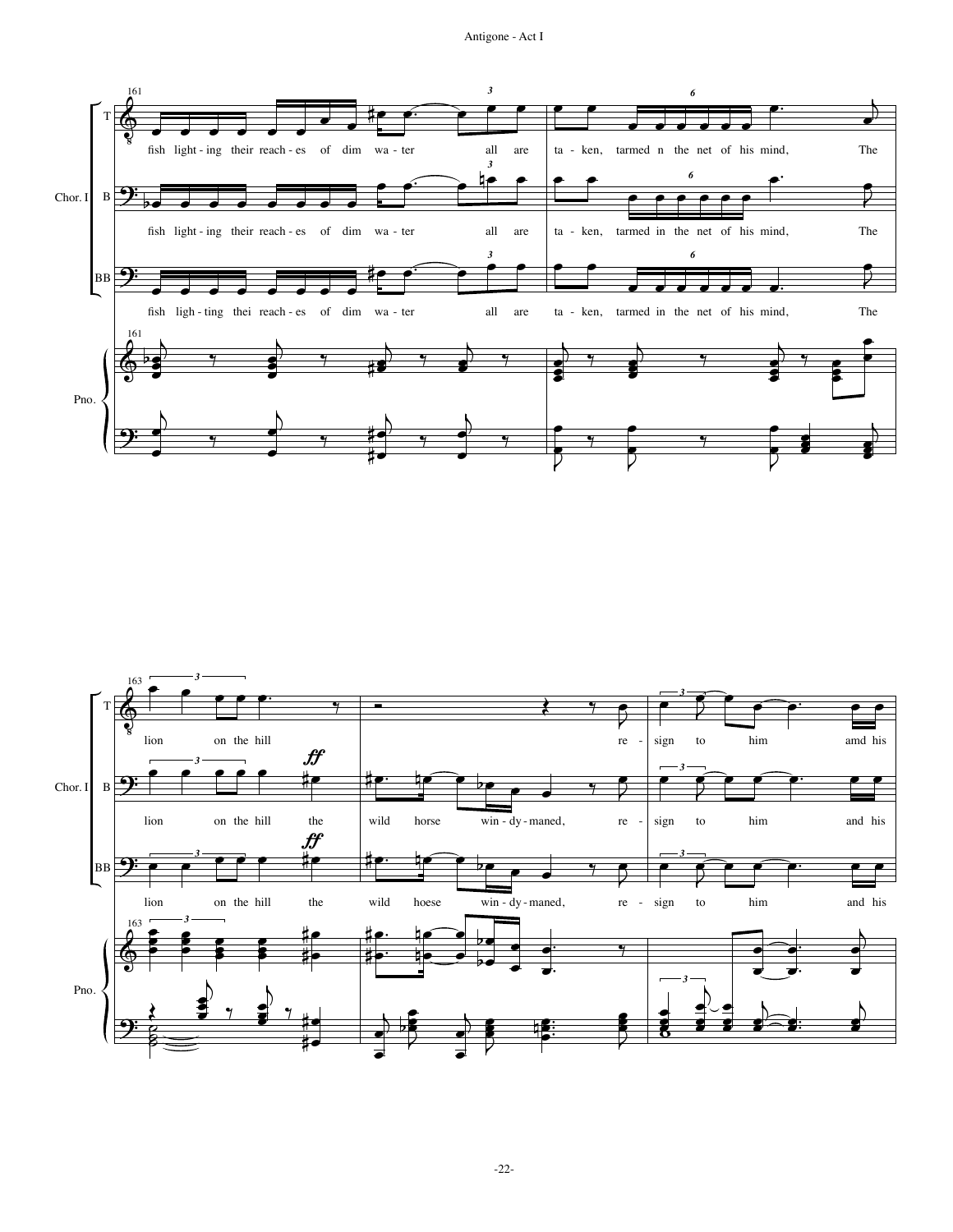![](_page_25_Figure_1.jpeg)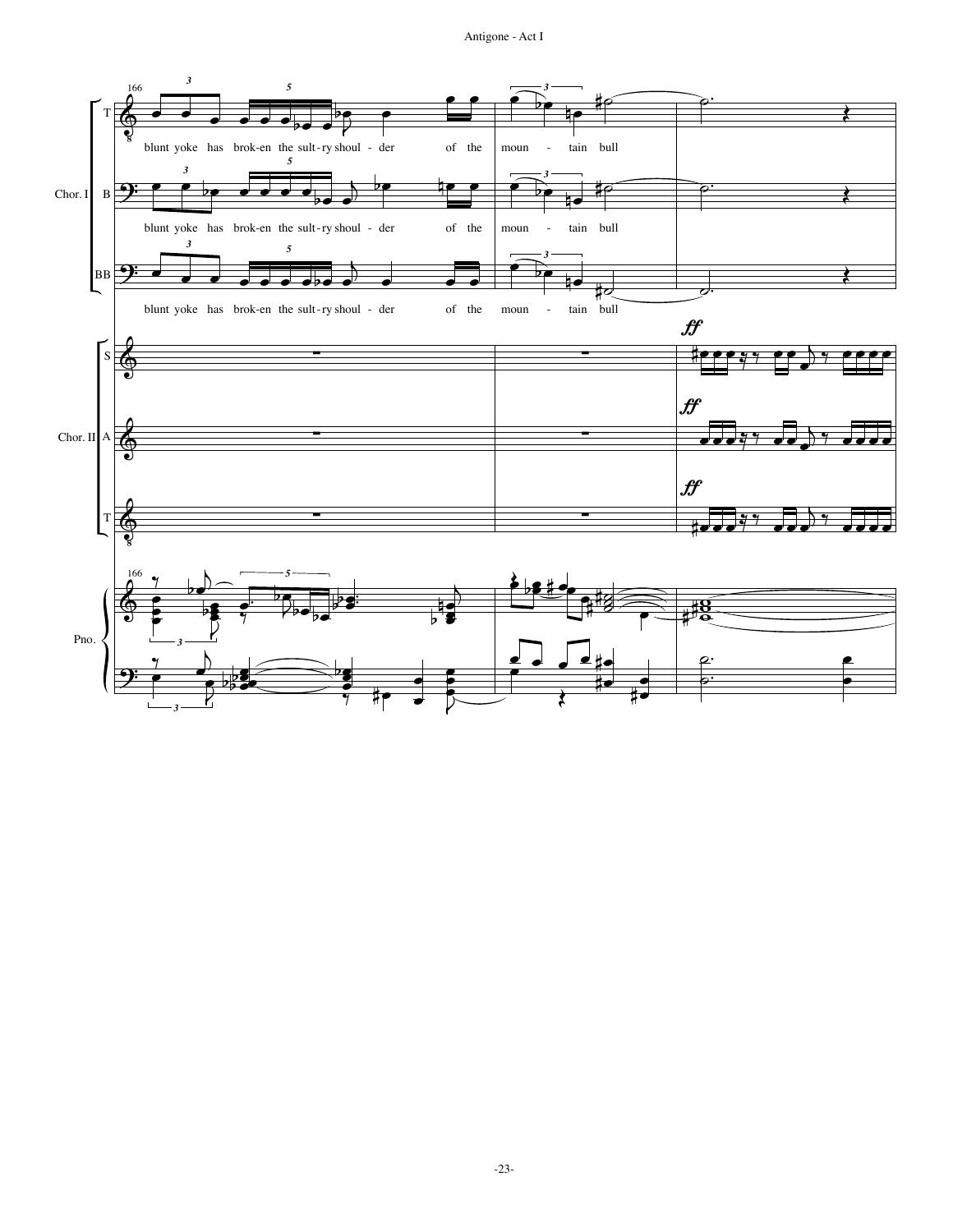![](_page_26_Figure_1.jpeg)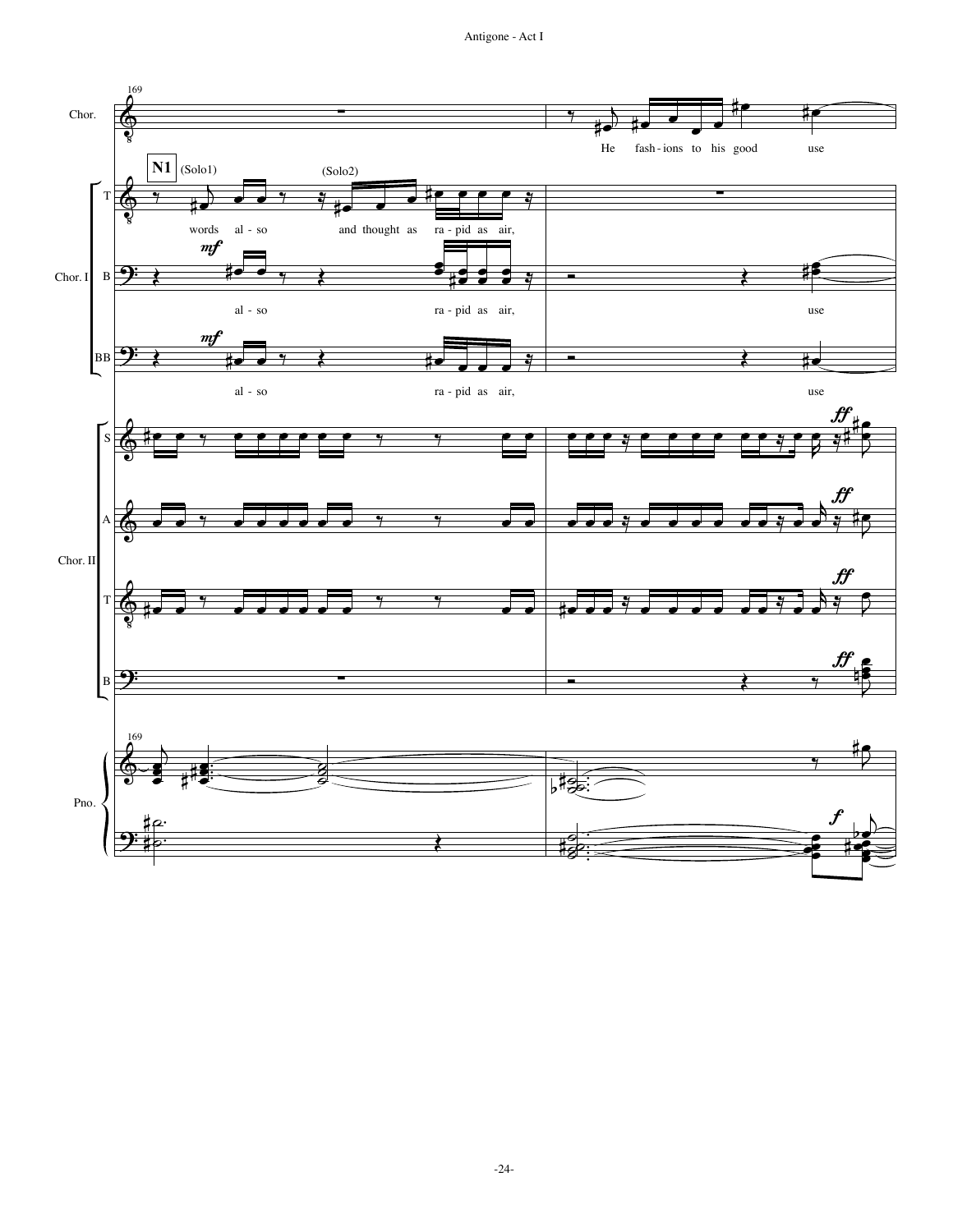![](_page_27_Figure_1.jpeg)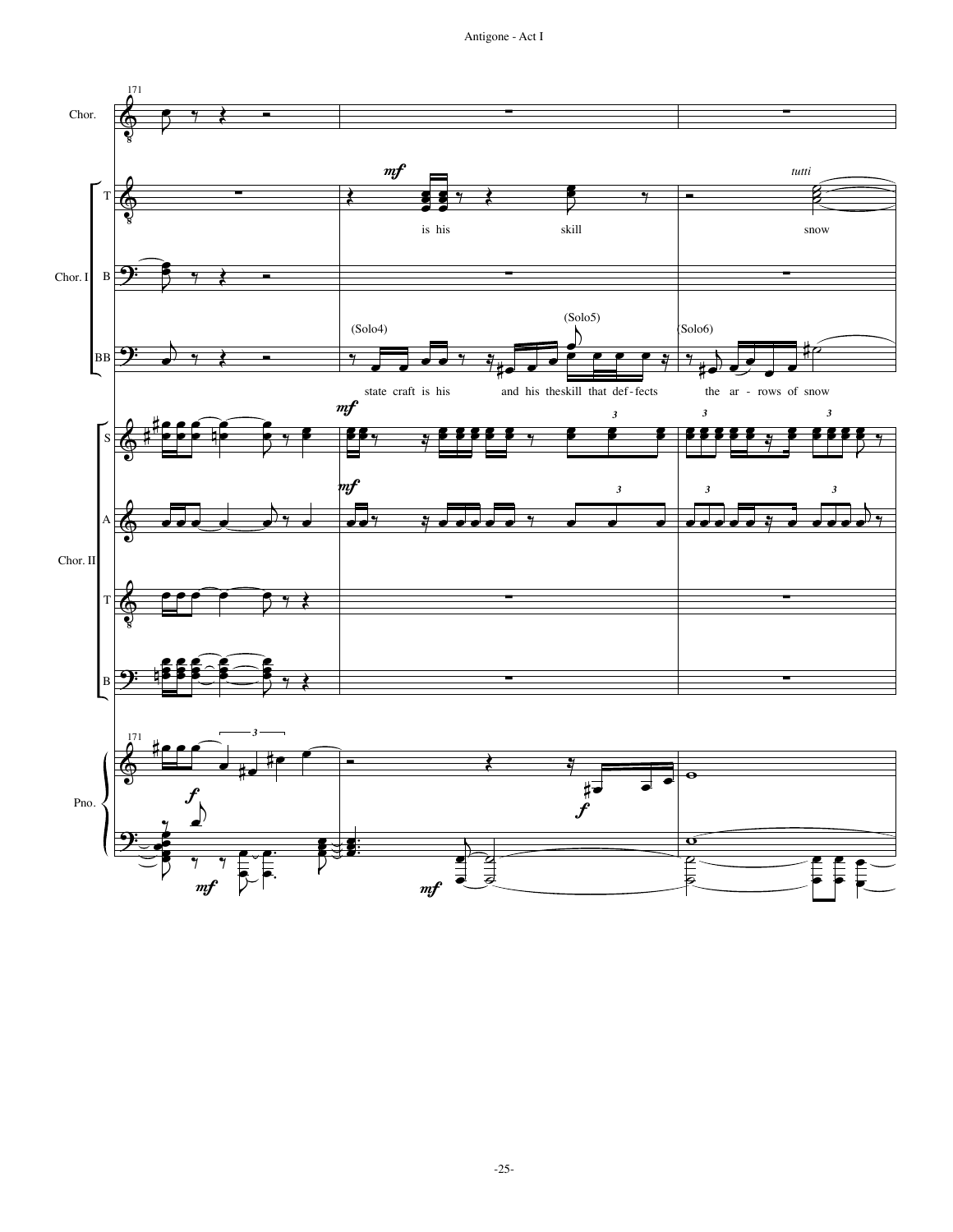![](_page_28_Figure_1.jpeg)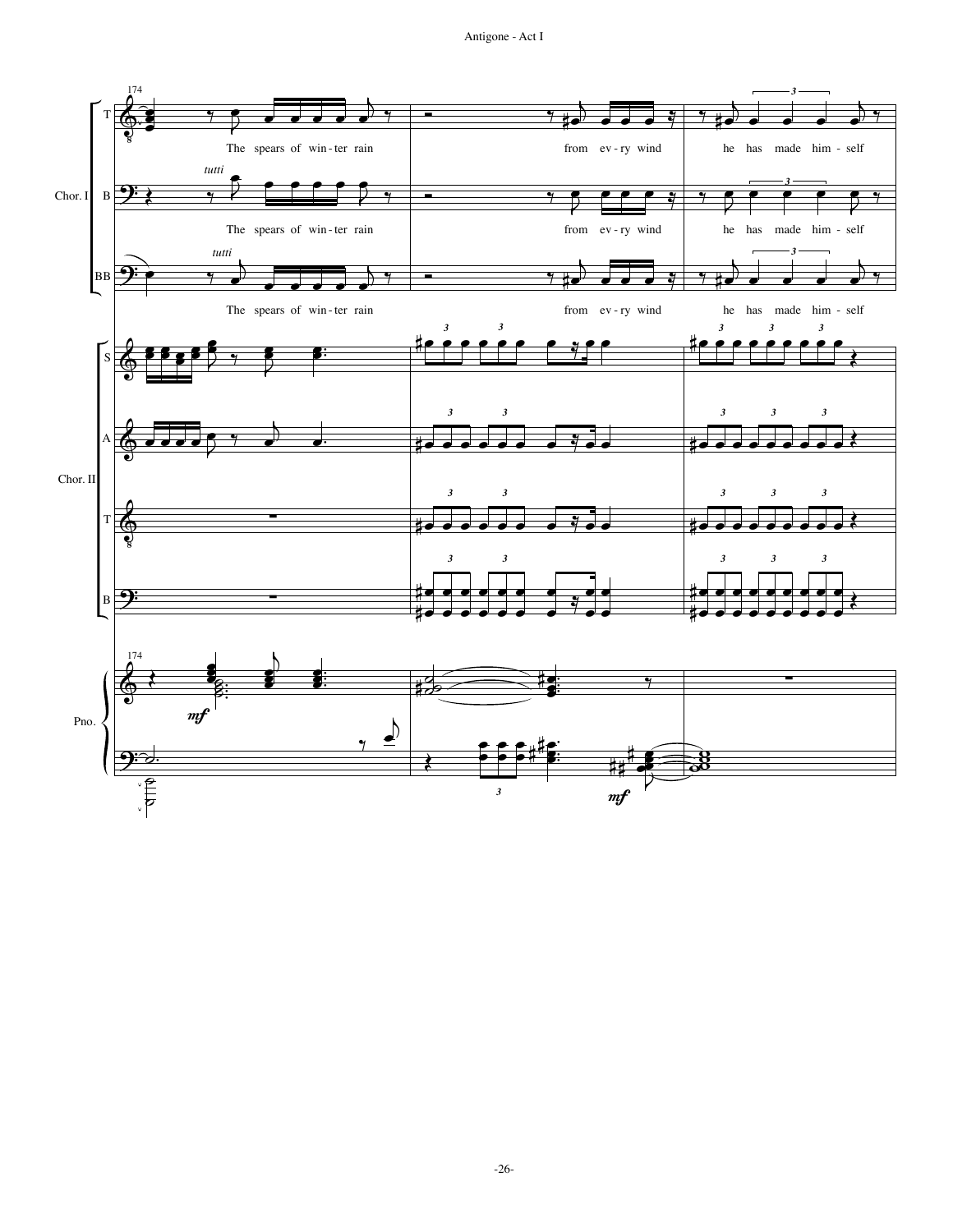![](_page_29_Figure_1.jpeg)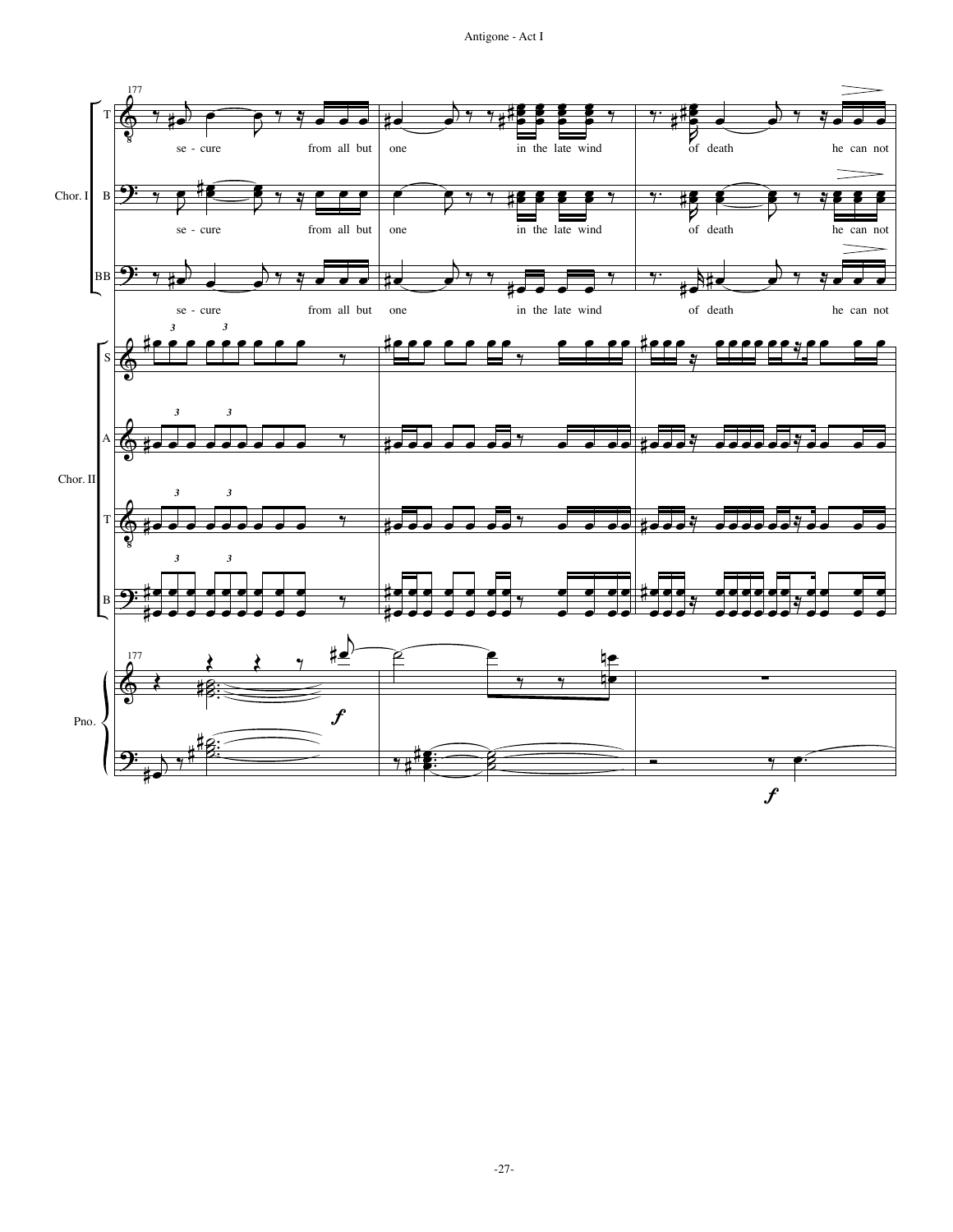![](_page_30_Figure_1.jpeg)

![](_page_30_Figure_2.jpeg)

![](_page_30_Figure_3.jpeg)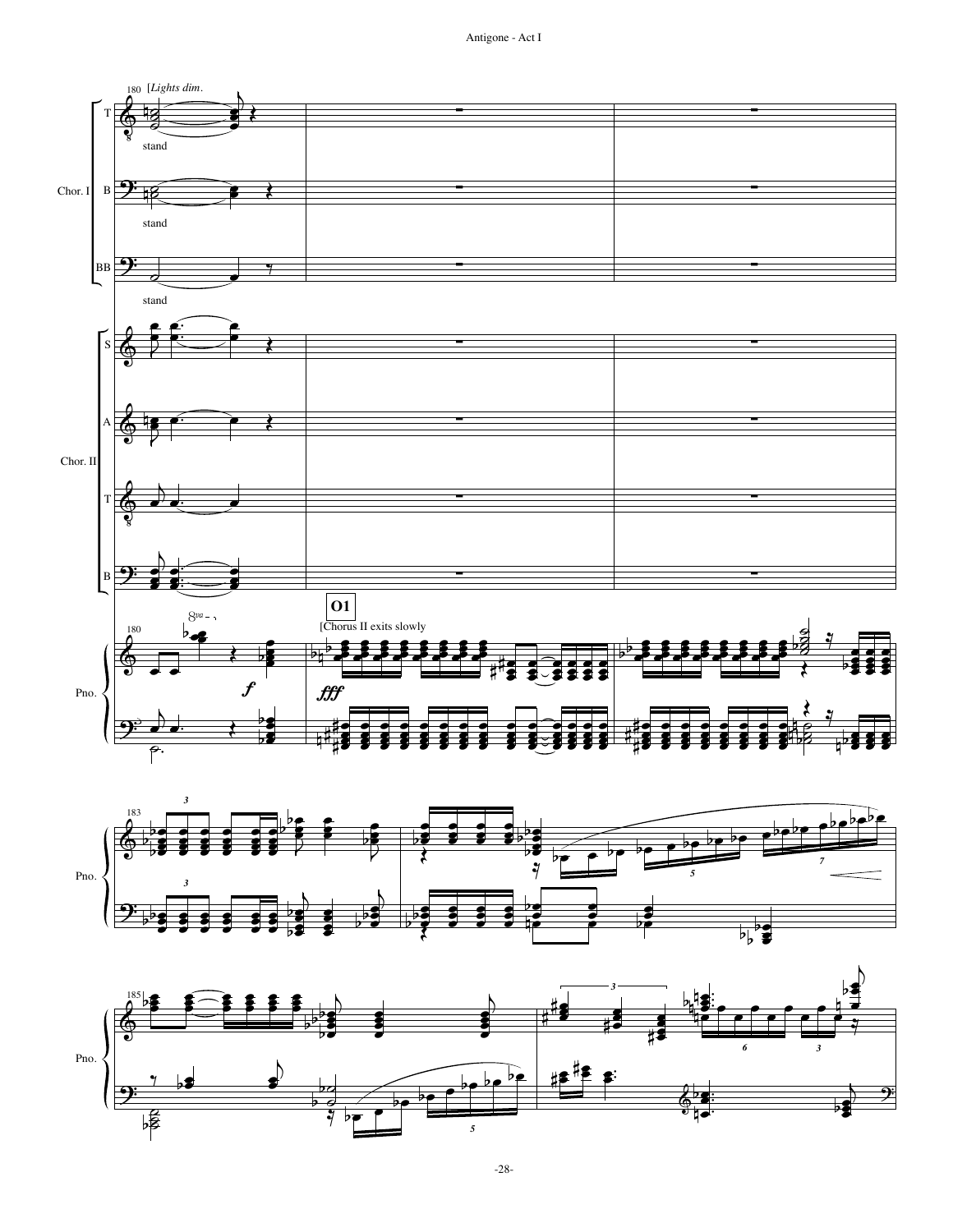![](_page_31_Figure_1.jpeg)

![](_page_31_Figure_2.jpeg)

![](_page_31_Figure_3.jpeg)

 $8^{vb - -}$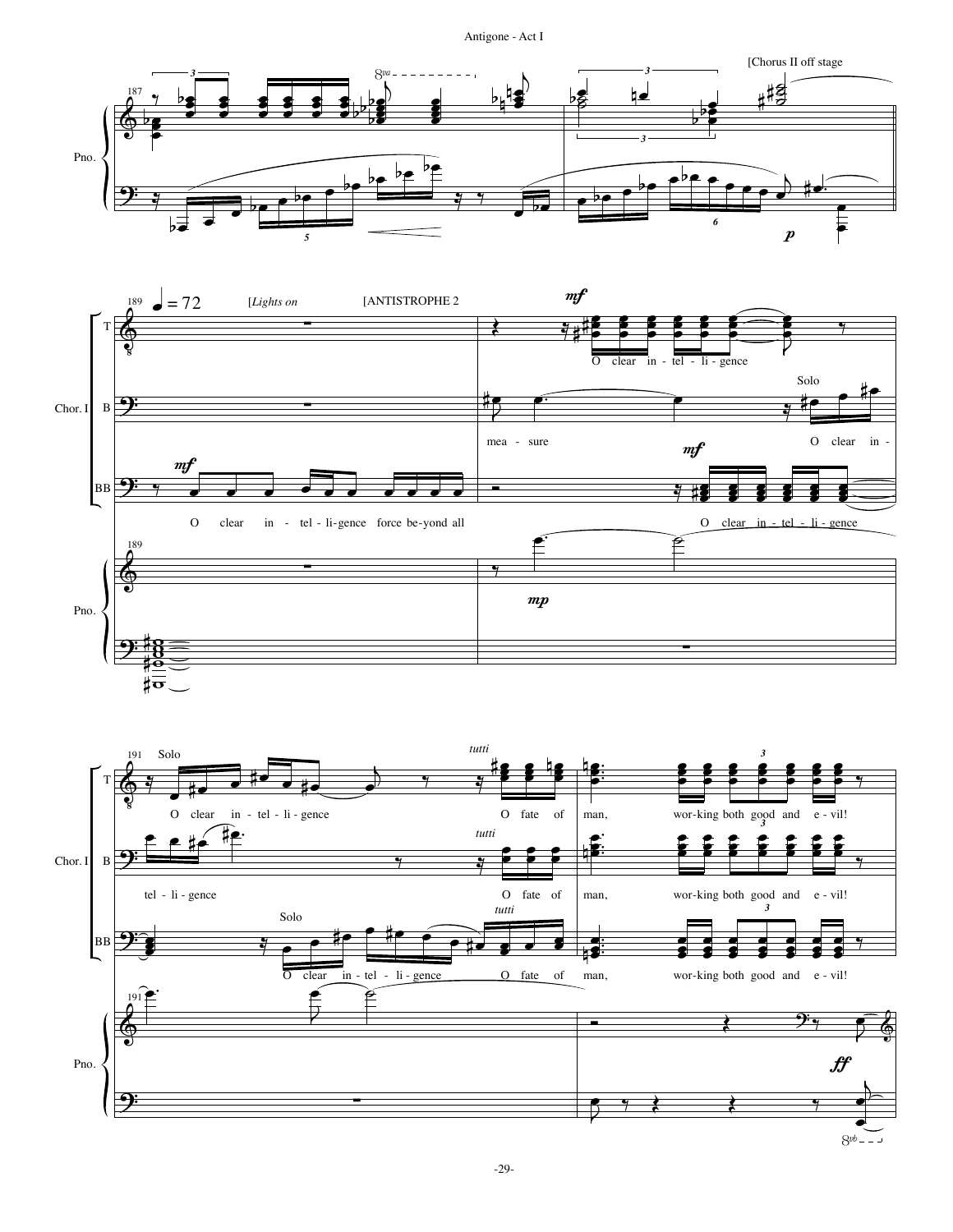![](_page_32_Figure_1.jpeg)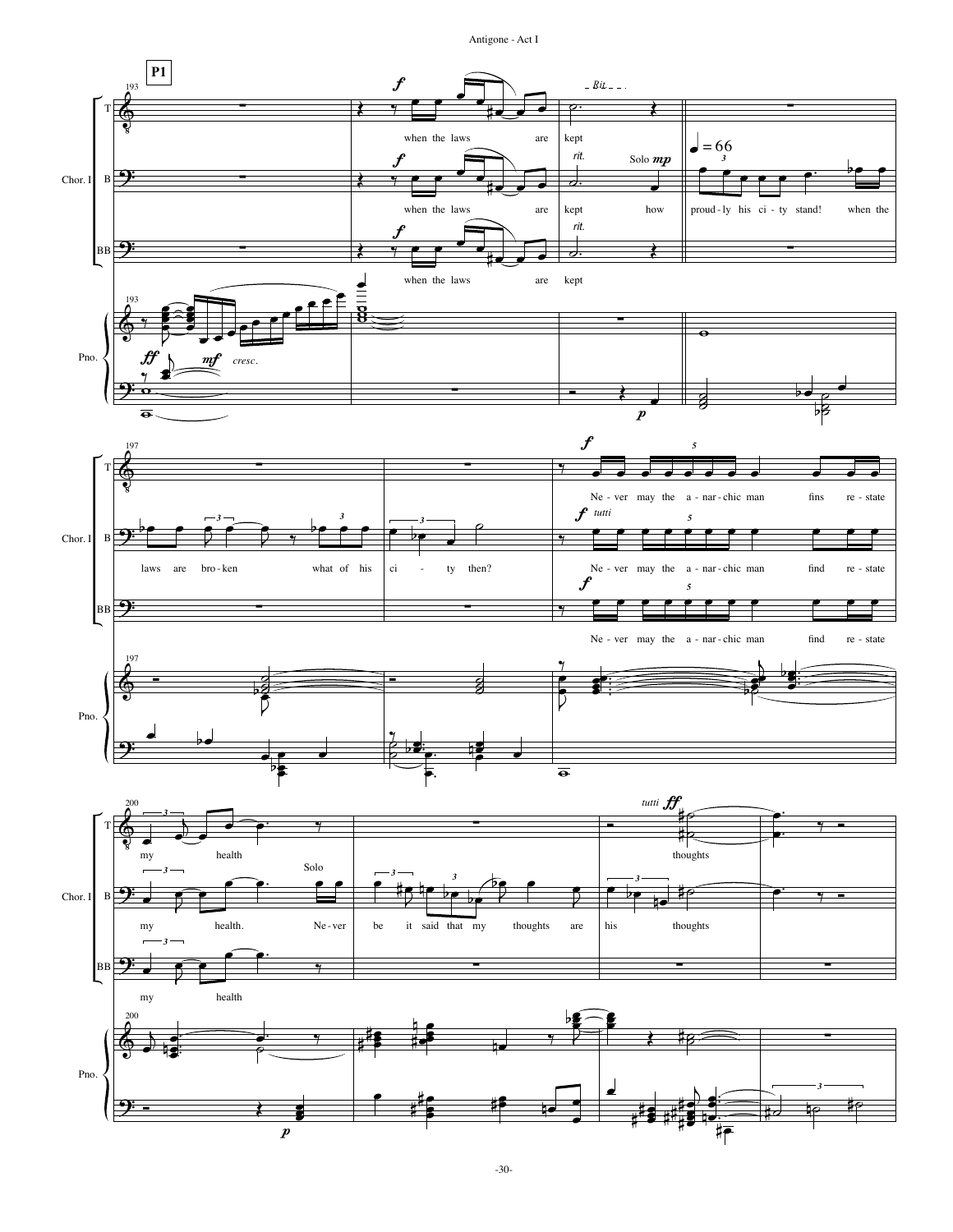![](_page_33_Figure_1.jpeg)

![](_page_33_Figure_2.jpeg)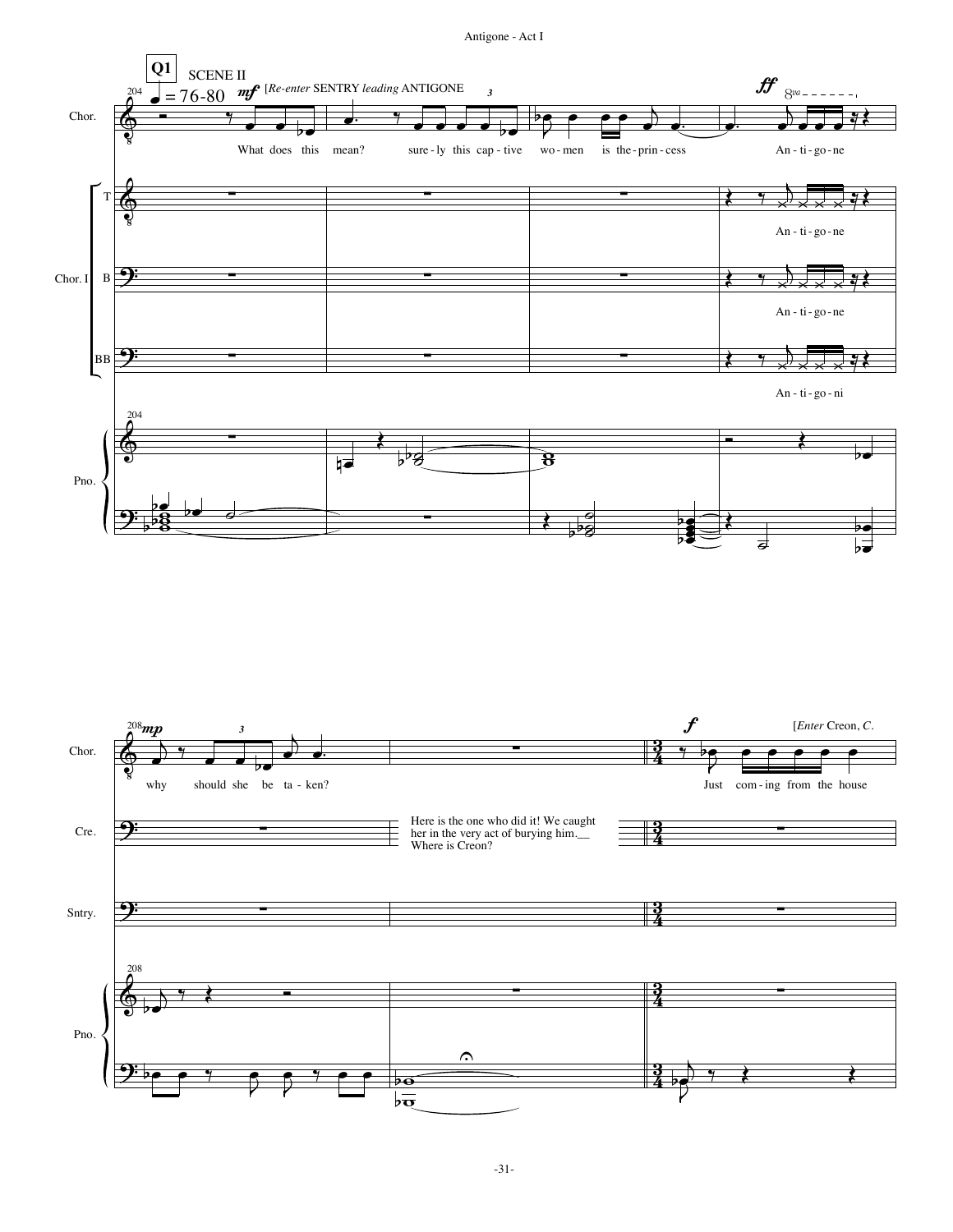![](_page_34_Figure_1.jpeg)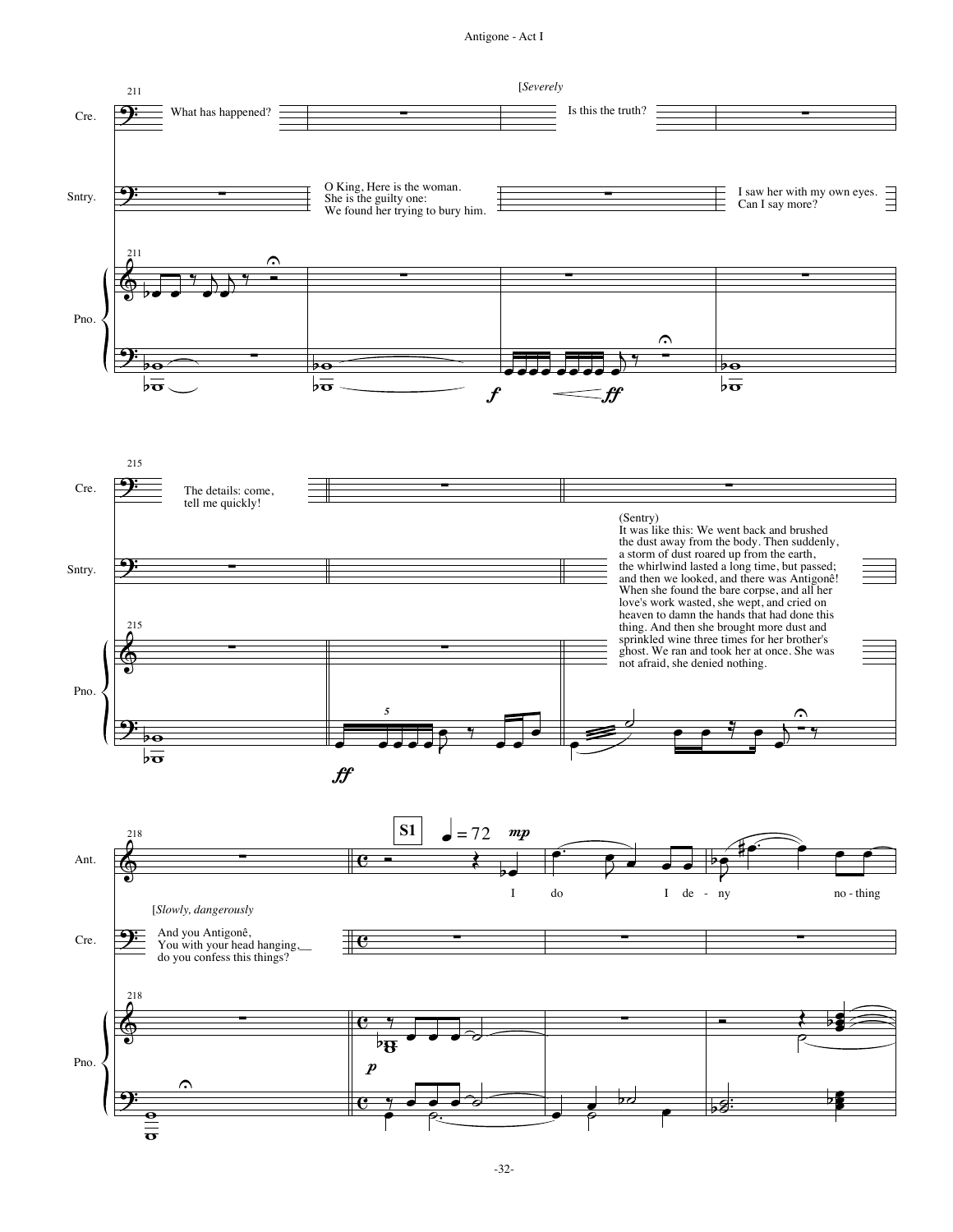![](_page_35_Figure_1.jpeg)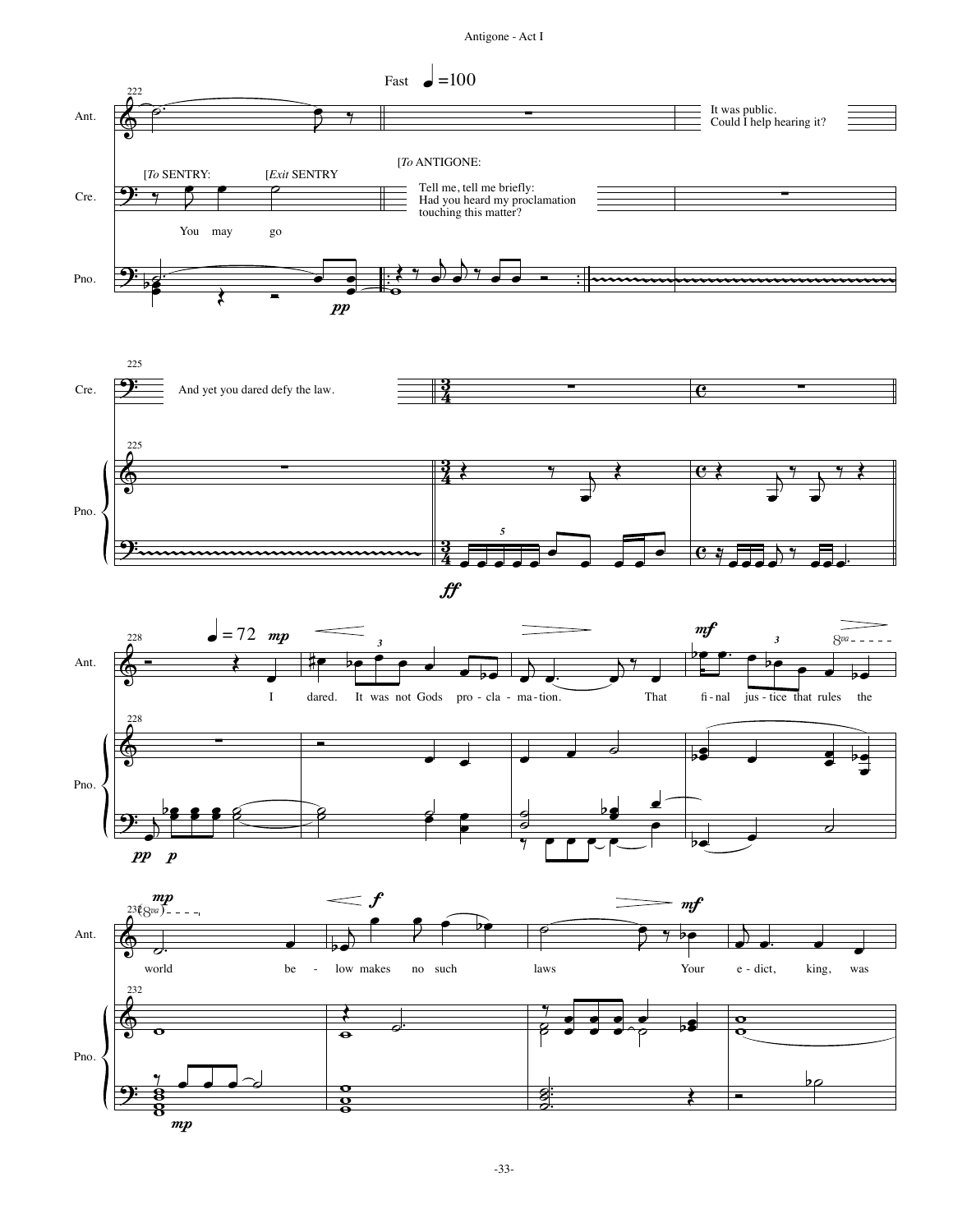![](_page_36_Figure_1.jpeg)

![](_page_36_Figure_2.jpeg)

![](_page_36_Figure_3.jpeg)

![](_page_36_Figure_4.jpeg)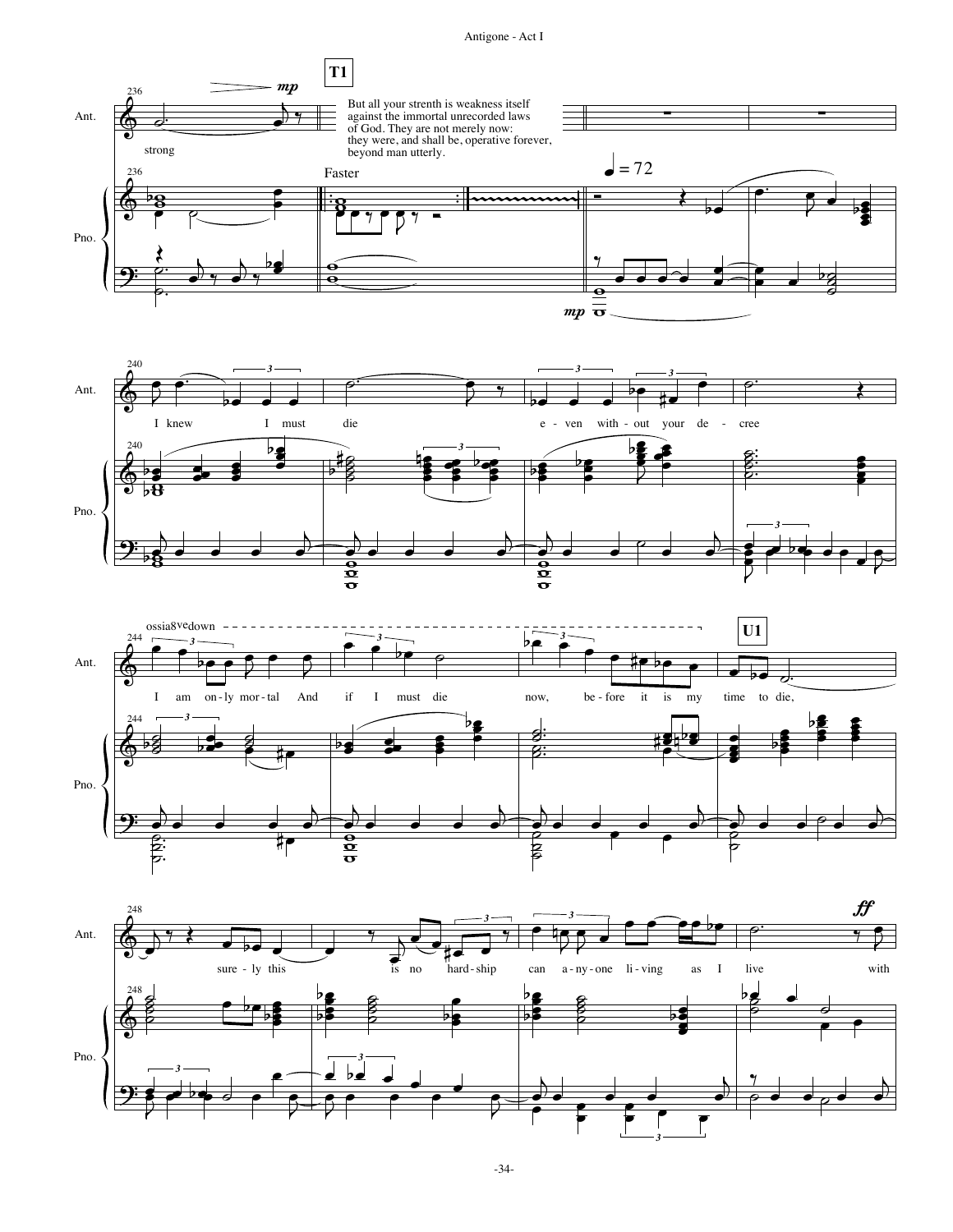![](_page_37_Figure_1.jpeg)

![](_page_37_Figure_2.jpeg)

![](_page_37_Figure_3.jpeg)

![](_page_37_Figure_4.jpeg)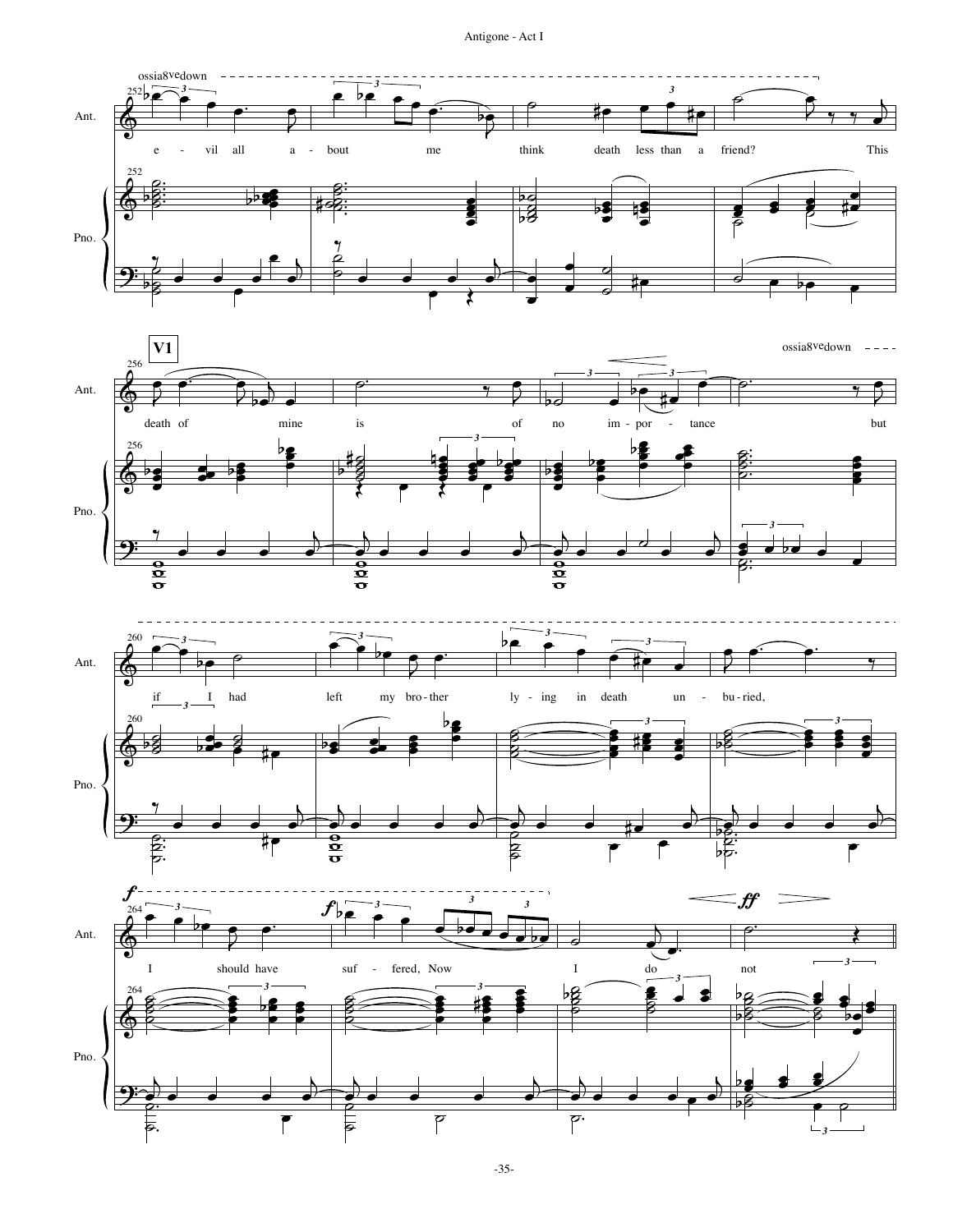![](_page_38_Figure_1.jpeg)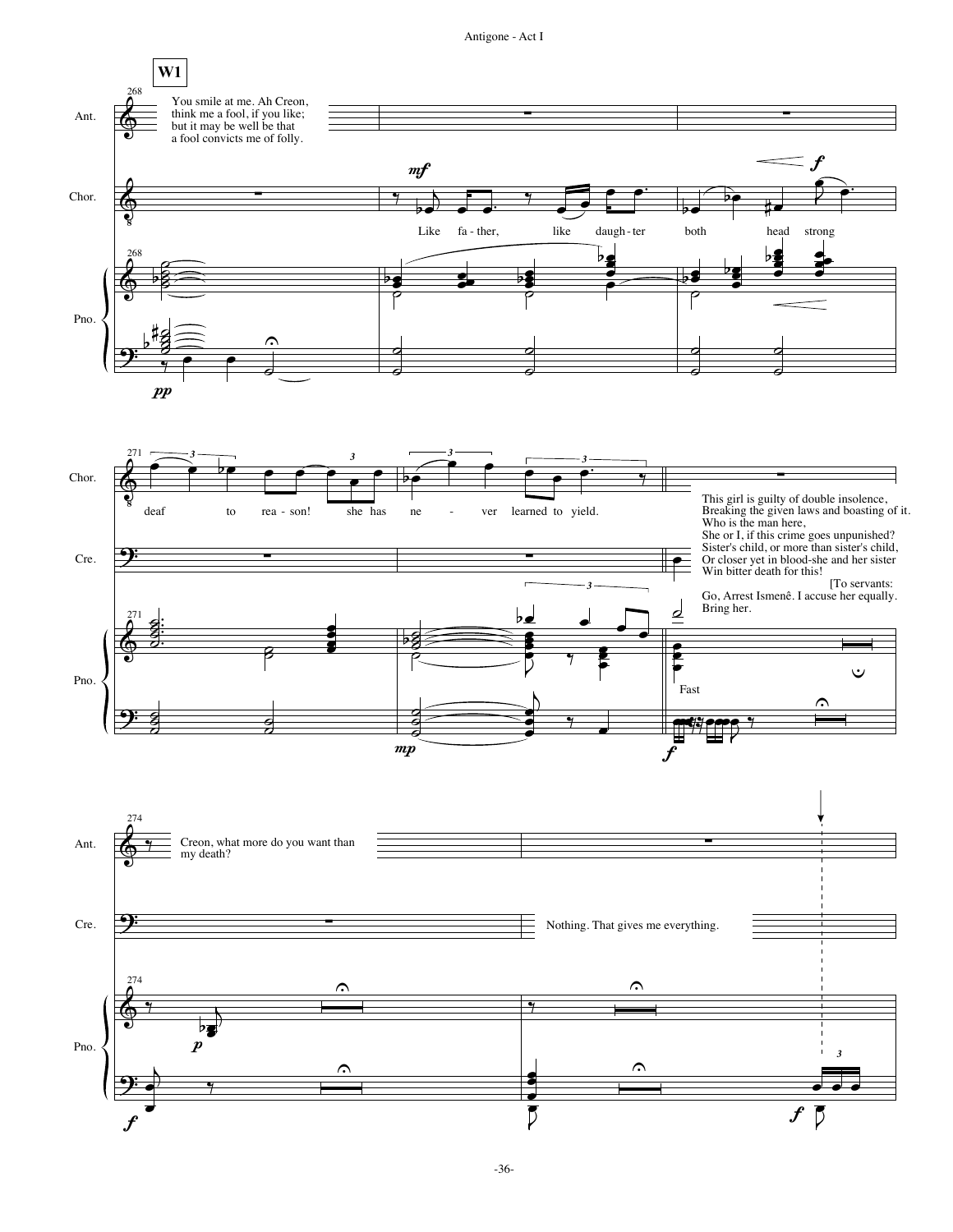![](_page_39_Figure_1.jpeg)

![](_page_39_Figure_2.jpeg)

![](_page_39_Figure_3.jpeg)

-37-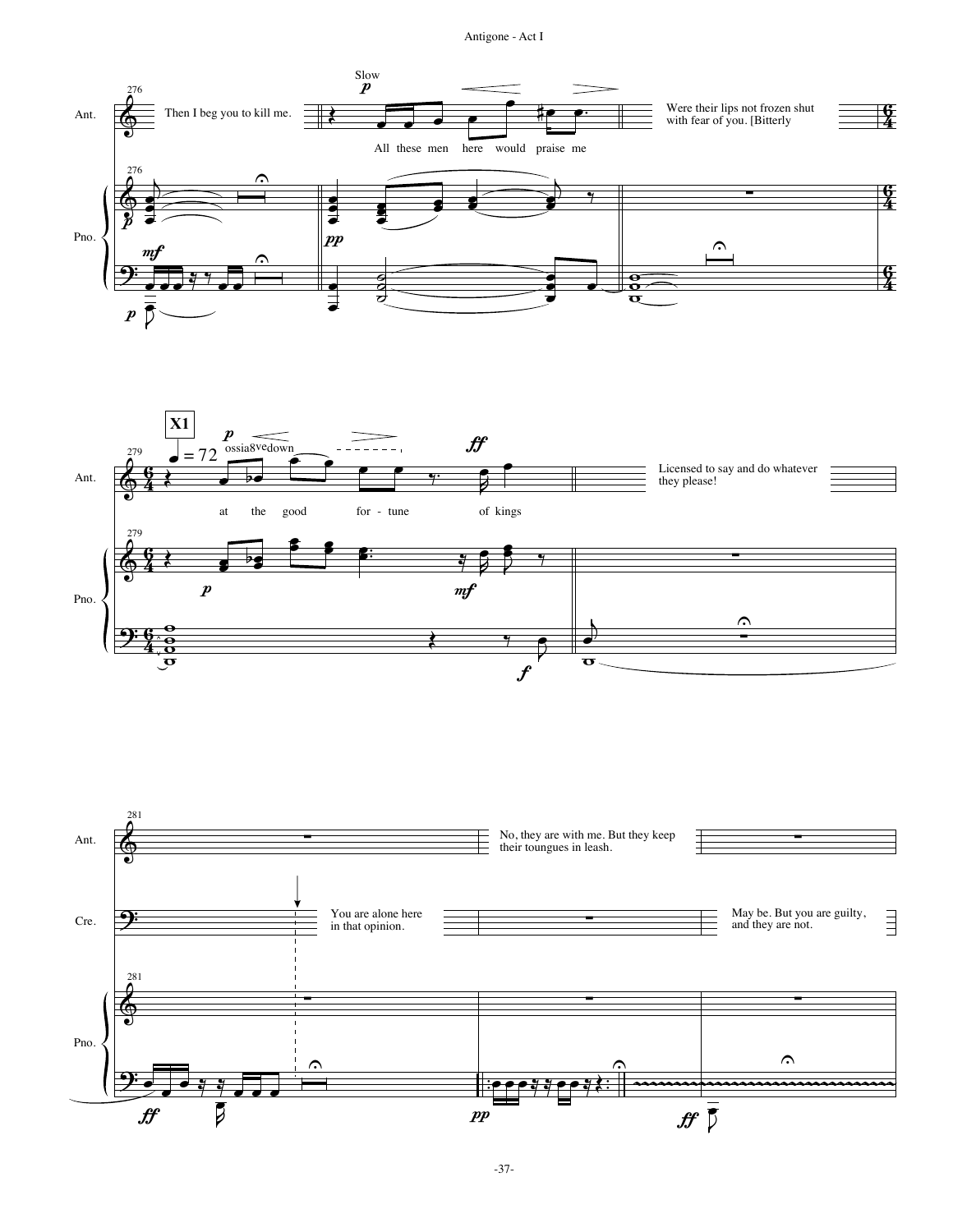![](_page_40_Figure_1.jpeg)

![](_page_40_Figure_2.jpeg)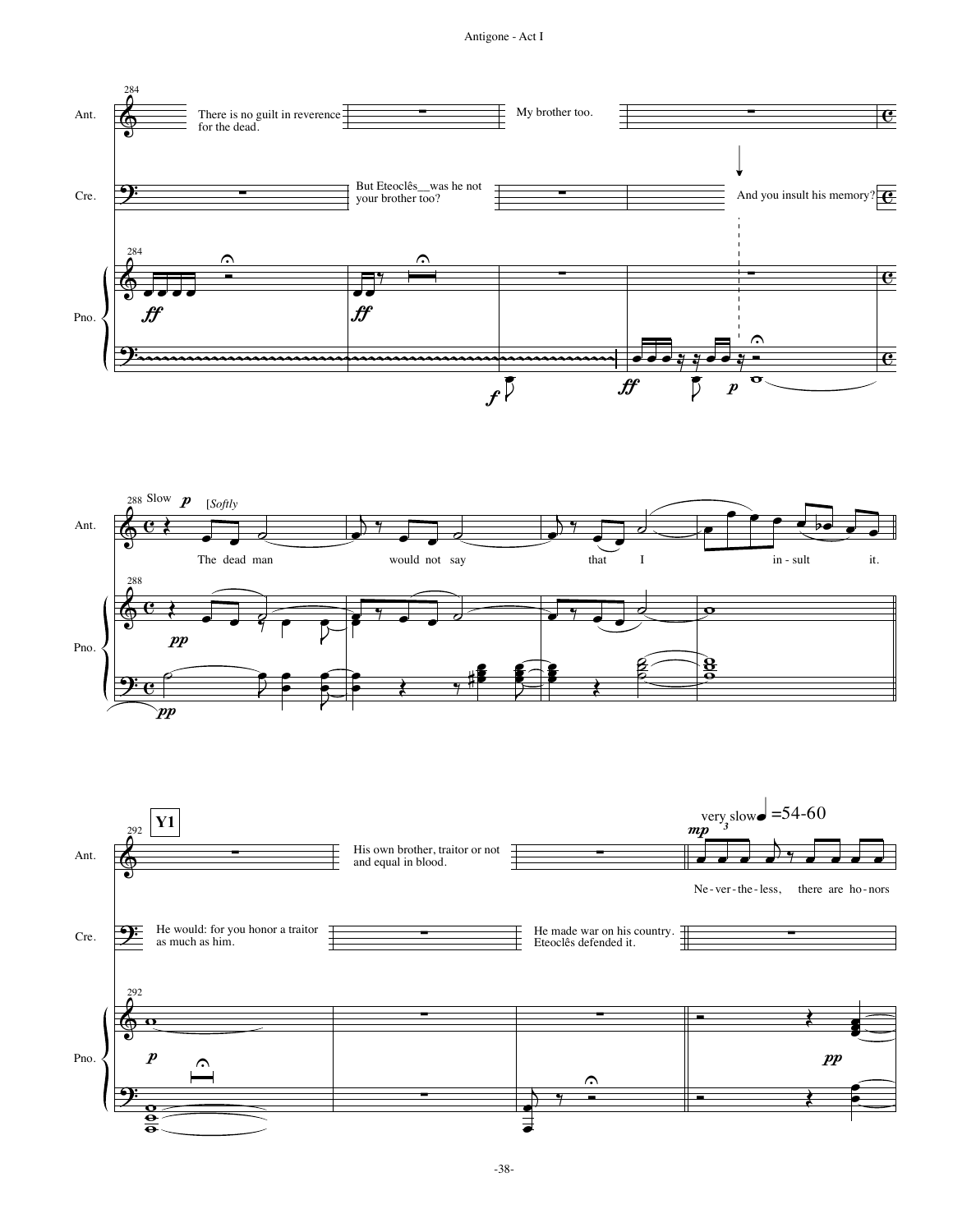![](_page_41_Figure_1.jpeg)

![](_page_41_Figure_2.jpeg)

![](_page_41_Figure_3.jpeg)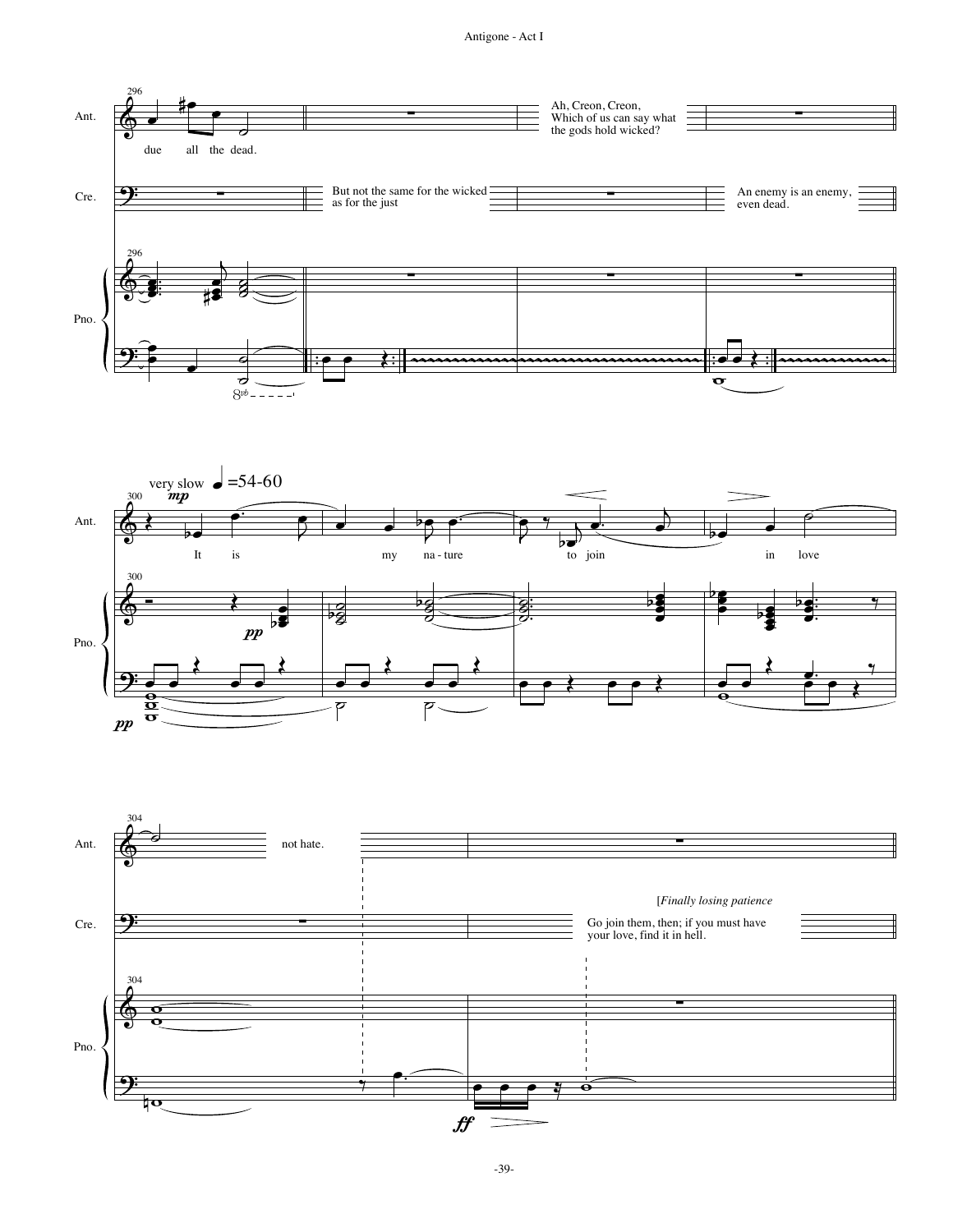![](_page_42_Figure_1.jpeg)

![](_page_42_Figure_2.jpeg)

![](_page_42_Figure_3.jpeg)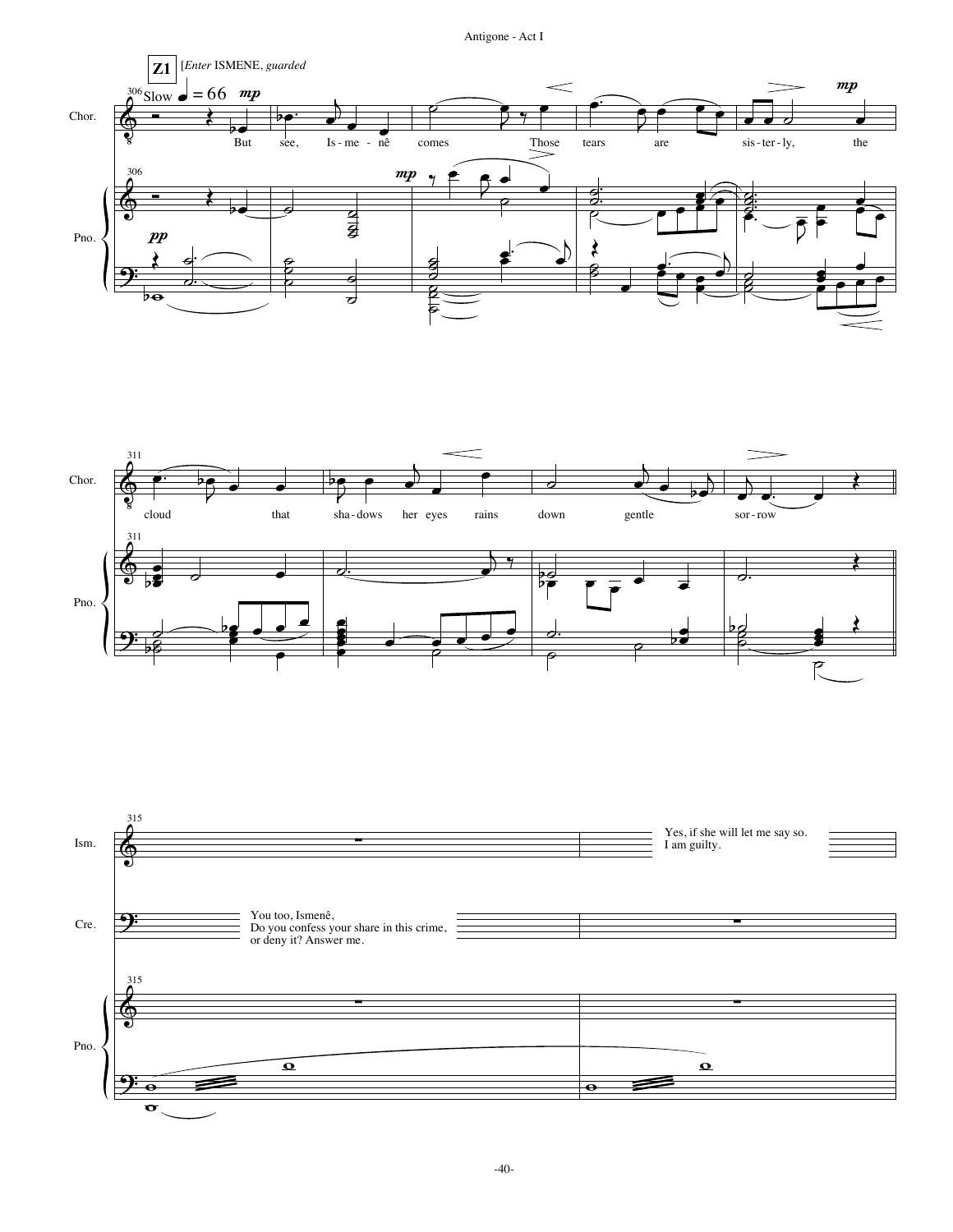![](_page_43_Figure_1.jpeg)

![](_page_43_Figure_2.jpeg)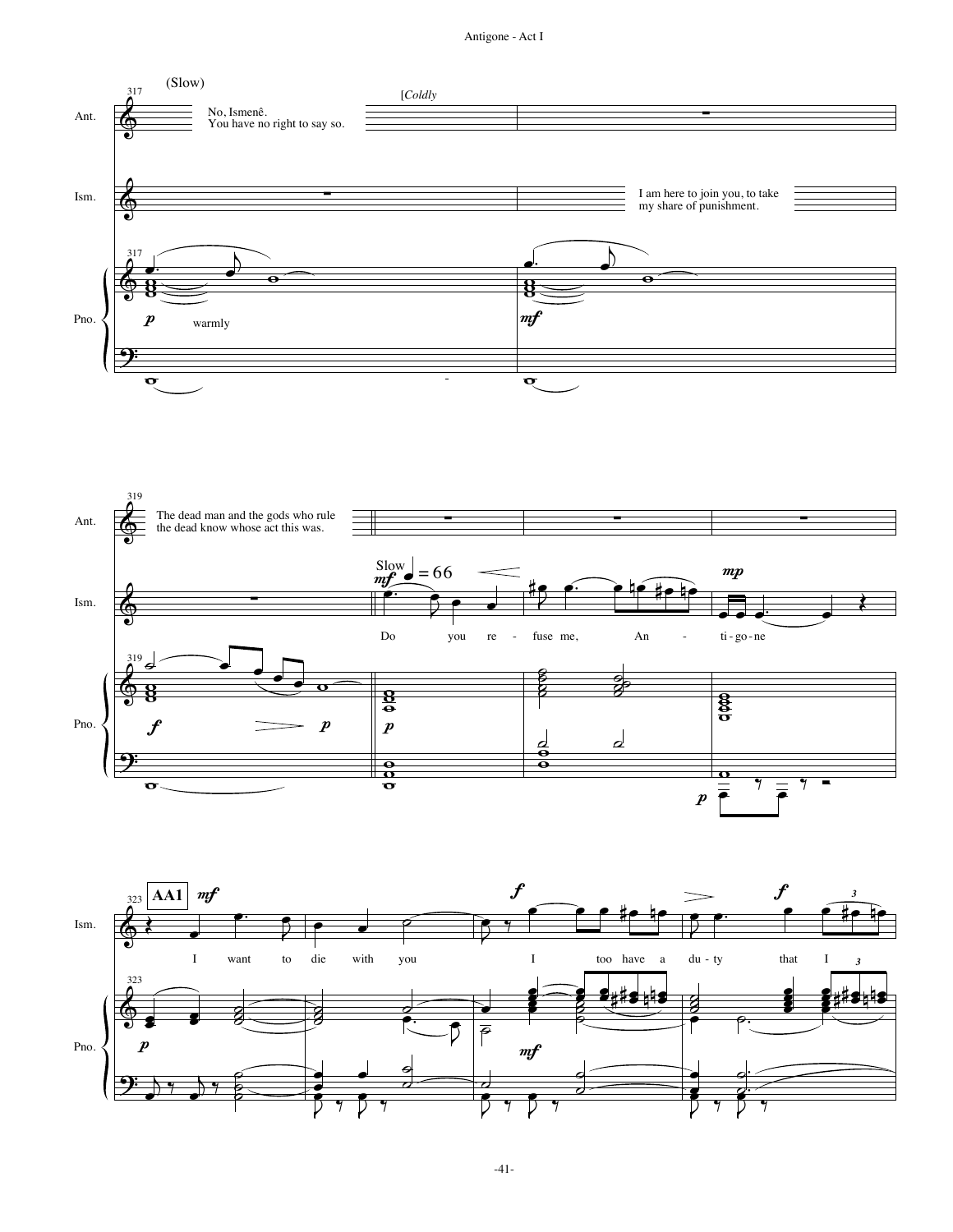![](_page_44_Figure_1.jpeg)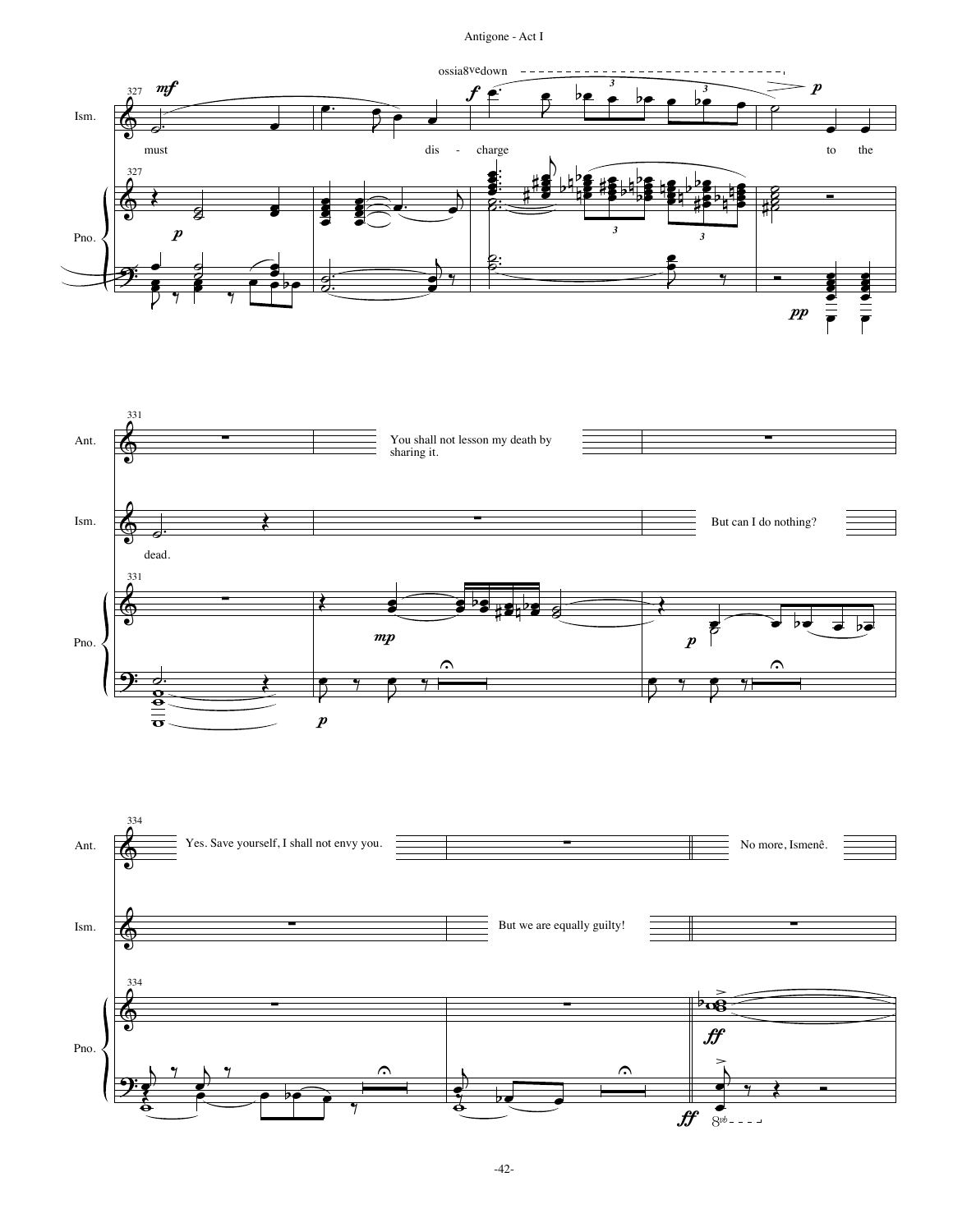![](_page_45_Figure_1.jpeg)